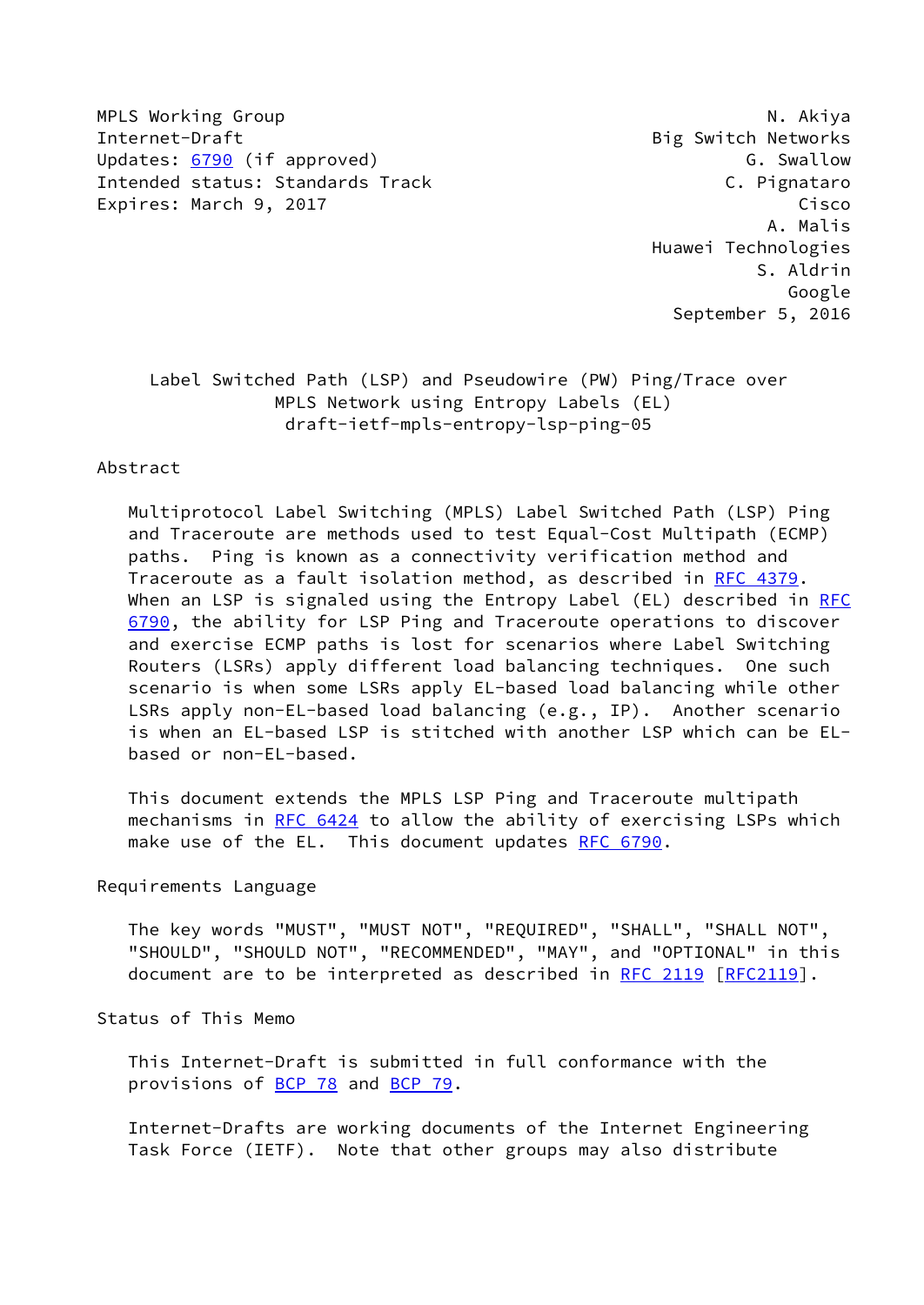Akiya, et al. **Expires March 9, 2017** [Page 1]

Internet-Draft LSP Ping over Entropy September 2016

 working documents as Internet-Drafts. The list of current Internet- Drafts is at<http://datatracker.ietf.org/drafts/current/>.

 Internet-Drafts are draft documents valid for a maximum of six months and may be updated, replaced, or obsoleted by other documents at any time. It is inappropriate to use Internet-Drafts as reference material or to cite them other than as "work in progress."

This Internet-Draft will expire on March 9, 2017.

Copyright Notice

 Copyright (c) 2016 IETF Trust and the persons identified as the document authors. All rights reserved.

This document is subject to **[BCP 78](https://datatracker.ietf.org/doc/pdf/bcp78)** and the IETF Trust's Legal Provisions Relating to IETF Documents [\(http://trustee.ietf.org/license-info](http://trustee.ietf.org/license-info)) in effect on the date of publication of this document. Please review these documents carefully, as they describe your rights and restrictions with respect to this document. Code Components extracted from this document must include Simplified BSD License text as described in Section 4.e of the Trust Legal Provisions and are provided without warranty as described in the Simplified BSD License.

Table of Contents

|                                                        |  |  | $\overline{3}$ |
|--------------------------------------------------------|--|--|----------------|
|                                                        |  |  | $\overline{3}$ |
|                                                        |  |  | $\overline{4}$ |
|                                                        |  |  | $\overline{5}$ |
| 3.                                                     |  |  |                |
| 4.                                                     |  |  |                |
| 5.                                                     |  |  |                |
| 6.                                                     |  |  |                |
| New Multipath Information Type: TBD4 10<br>7.          |  |  |                |
| Initiating LSR Procedures 11<br>8.                     |  |  |                |
| Responder LSR Procedures 13<br>9.                      |  |  |                |
| 9.1. IP-based Load Balancer & Not Pushing ELI/EL 14    |  |  |                |
| 9.2. IP Based Load Balancer & Pushes ELI/EL 14         |  |  |                |
| 9.3. Label-based Load Balancer & Not Pushing ELI/EL 15 |  |  |                |
| 9.4. Label-based Load Balancer & Pushes ELI/EL 16      |  |  |                |
| Flow-Aware MS-PW Stitching LSR 17<br>9.5.              |  |  |                |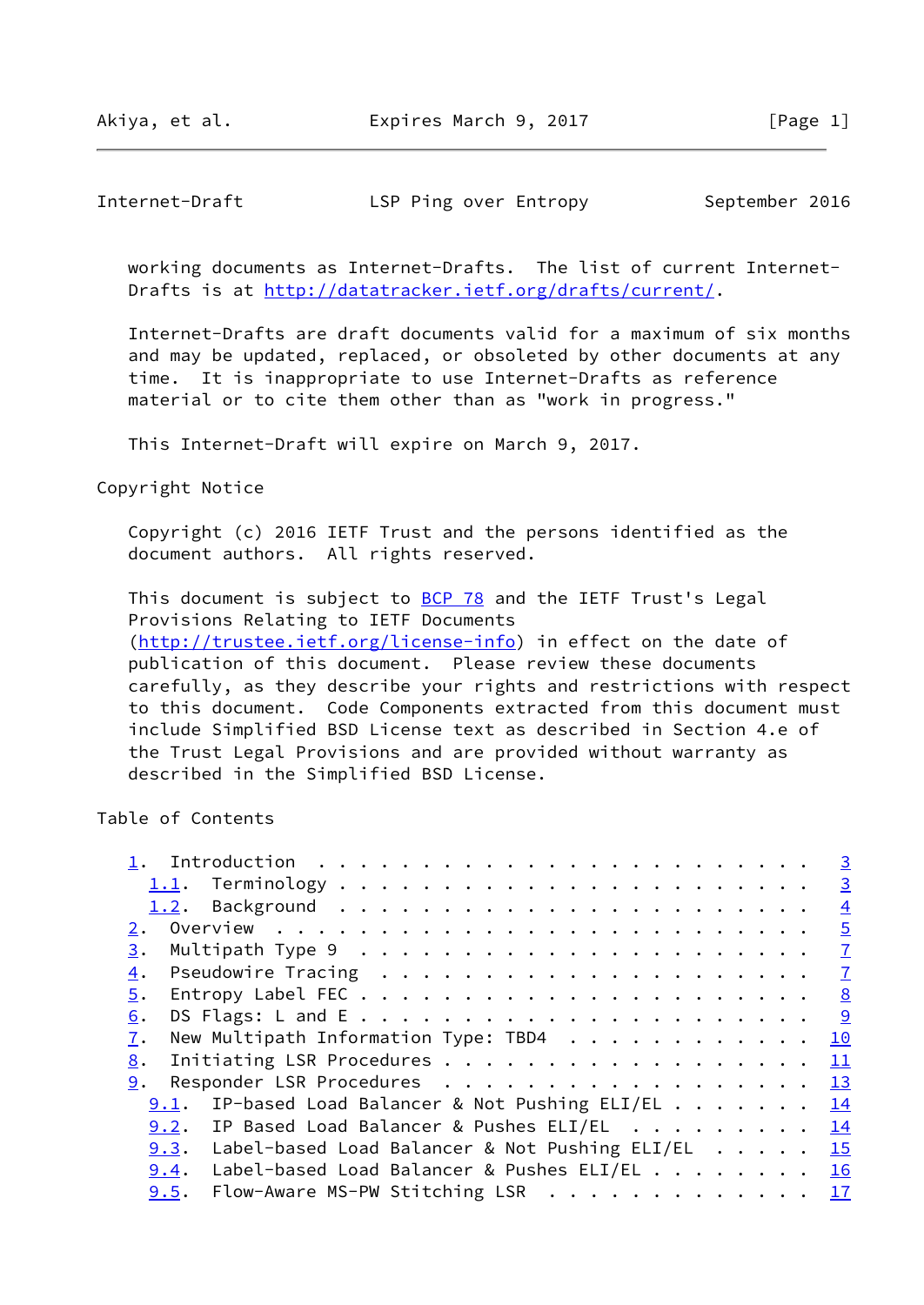|  | 10. Supported and Unsupported Cases 17 |  |  |  |  |  |  |  |  |  |  |
|--|----------------------------------------|--|--|--|--|--|--|--|--|--|--|
|  |                                        |  |  |  |  |  |  |  |  |  |  |
|  |                                        |  |  |  |  |  |  |  |  |  |  |
|  |                                        |  |  |  |  |  |  |  |  |  |  |
|  |                                        |  |  |  |  |  |  |  |  |  |  |

Akiya, et al. **Expires March 9, 2017** [Page 2]

<span id="page-2-1"></span>

| Internet-Draft                       | LSP Ping over Entropy |  |  |  |  |  |  |  |  |  |  | September 2016 |
|--------------------------------------|-----------------------|--|--|--|--|--|--|--|--|--|--|----------------|
|                                      |                       |  |  |  |  |  |  |  |  |  |  |                |
|                                      |                       |  |  |  |  |  |  |  |  |  |  |                |
| 14. Contributing Authors $\ldots$ 20 |                       |  |  |  |  |  |  |  |  |  |  |                |
|                                      |                       |  |  |  |  |  |  |  |  |  |  |                |
| 15.1. Normative References 20        |                       |  |  |  |  |  |  |  |  |  |  |                |
| 15.2. Informative References 21      |                       |  |  |  |  |  |  |  |  |  |  |                |
|                                      |                       |  |  |  |  |  |  |  |  |  |  |                |

## <span id="page-2-0"></span>[1](#page-2-0). Introduction

<span id="page-2-2"></span>[1.1](#page-2-2). Terminology

The following acronyms and terms are used in this document:

- o MPLS Multiprotocol Label Switching.
- o LSP Label Switched Path.
- o Stitched LSP Stitched Label Switched Paths combine several LSPs such that a single end-to-end (e2e) LSP is realized. [\[RFC6424](https://datatracker.ietf.org/doc/pdf/rfc6424)] describes LSP Ping for Stitched LSPs.
- o LSR Label Switching Router.
- o FEC Forwarding Equivalence Class.
- o ECMP Equal-Cost Multipath.
- o EL Entropy Label.
- o ELI Entropy Label Indicator.
- o GAL Generic Associated Channel Label.
- o MS-PW Multi-Segment Pseudowire.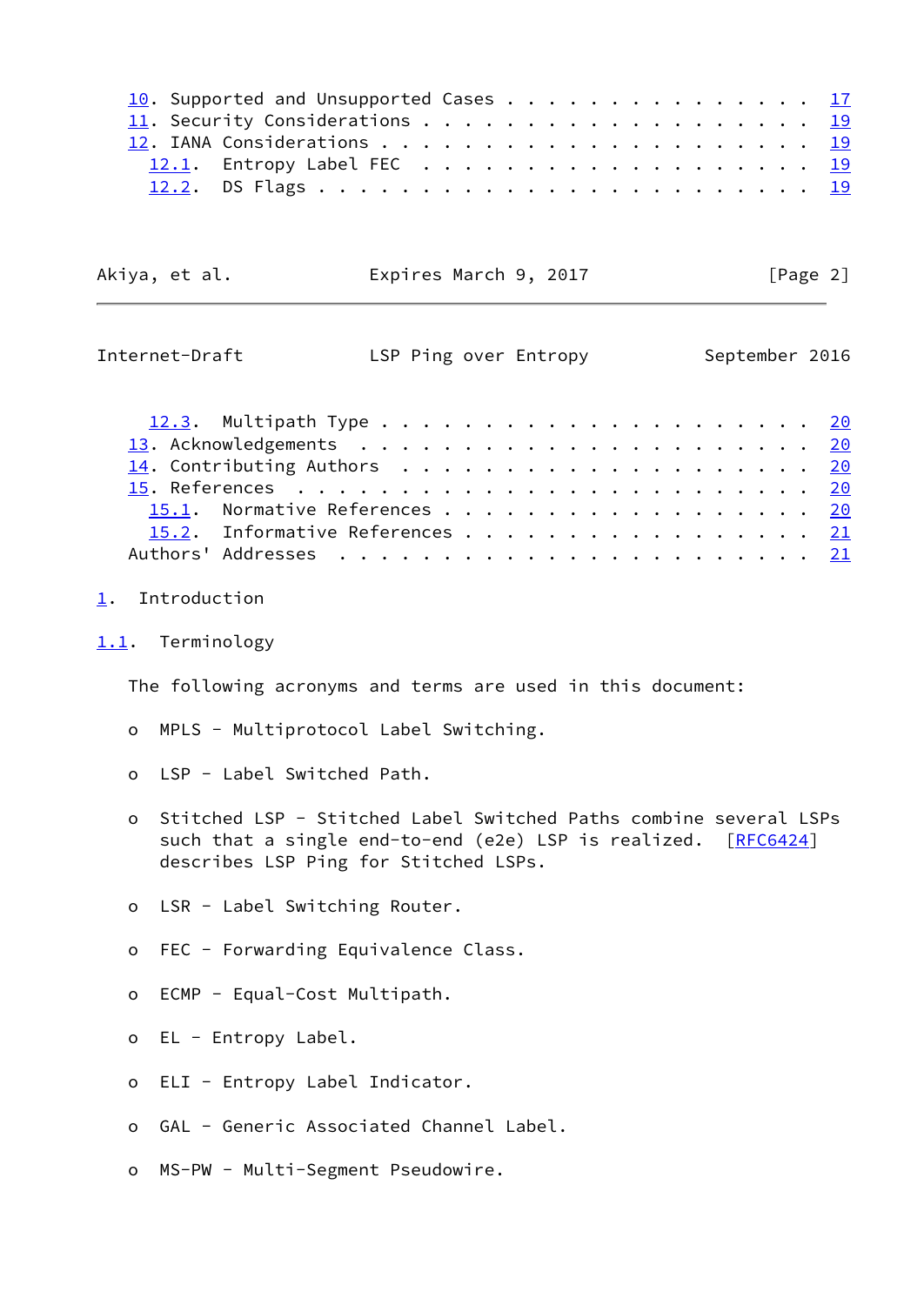- o Initiating LSR LSR which sends an MPLS echo request.
- o Responder LSR LSR which receives an MPLS echo request and sends an MPLS echo reply.
- o IP-Based Load Balancer LSR which load balances on fields from an IP header (and possibly fields from upper layers), and does not consider an entropy label from an MPLS label stack (i.e., flow label [\[RFC6391](https://datatracker.ietf.org/doc/pdf/rfc6391)] or entropy label [\[RFC6790](https://datatracker.ietf.org/doc/pdf/rfc6790)]) for load balancing purposes.

Akiya, et al. Expires March 9, 2017 [Page 3]

<span id="page-3-1"></span>Internet-Draft LSP Ping over Entropy September 2016

- o Label-Based Load Balancer LSR which load balances on an entropy label from an MPLS label stack (i.e., flow label or entropy label), and does not consider fields from an IP header (and possibly fields from upper layers) for load balancing purposes.
- o Label and IP-Based Load Balancer LSR which load balances on both entropy labels from an MPLS label stack and fields from an IP header (and possibly fields from upper layers).

# <span id="page-3-0"></span>[1.2](#page-3-0). Background

 MPLS implementations employ a wide variety of load balancing techniques in terms of fields used for hash "keys". The mechanisms in [[RFC4379\]](https://datatracker.ietf.org/doc/pdf/rfc4379) and updated by [\[RFC6424](https://datatracker.ietf.org/doc/pdf/rfc6424)] are designed to provide multipath support for a subset of techniques. The intent of this document is to provide multipath support for the supported techniques which are compromised by the use of ELs [\[RFC6790](https://datatracker.ietf.org/doc/pdf/rfc6790)]. [Section 10](#page-18-2) describes supported and unsupported cases, and it may be useful for the reader to first review this section.

The Downstream Detailed Mapping (DDMAP) TLV [\[RFC6424](https://datatracker.ietf.org/doc/pdf/rfc6424)] provides Multipath Information which can be used by an LSP Ping initiator to trace and validate ECMP paths between an ingress and egress. The Multipath Information encodings defined by [[RFC6424\]](https://datatracker.ietf.org/doc/pdf/rfc6424) are sufficient when all the LSRs along the path(s), between ingress and egress, consider the same set of "keys" as input for load balancing algorithms, e.g., either all IP-based or all label-based.

With the introduction of [\[RFC6790](https://datatracker.ietf.org/doc/pdf/rfc6790)], some LSRs may perform load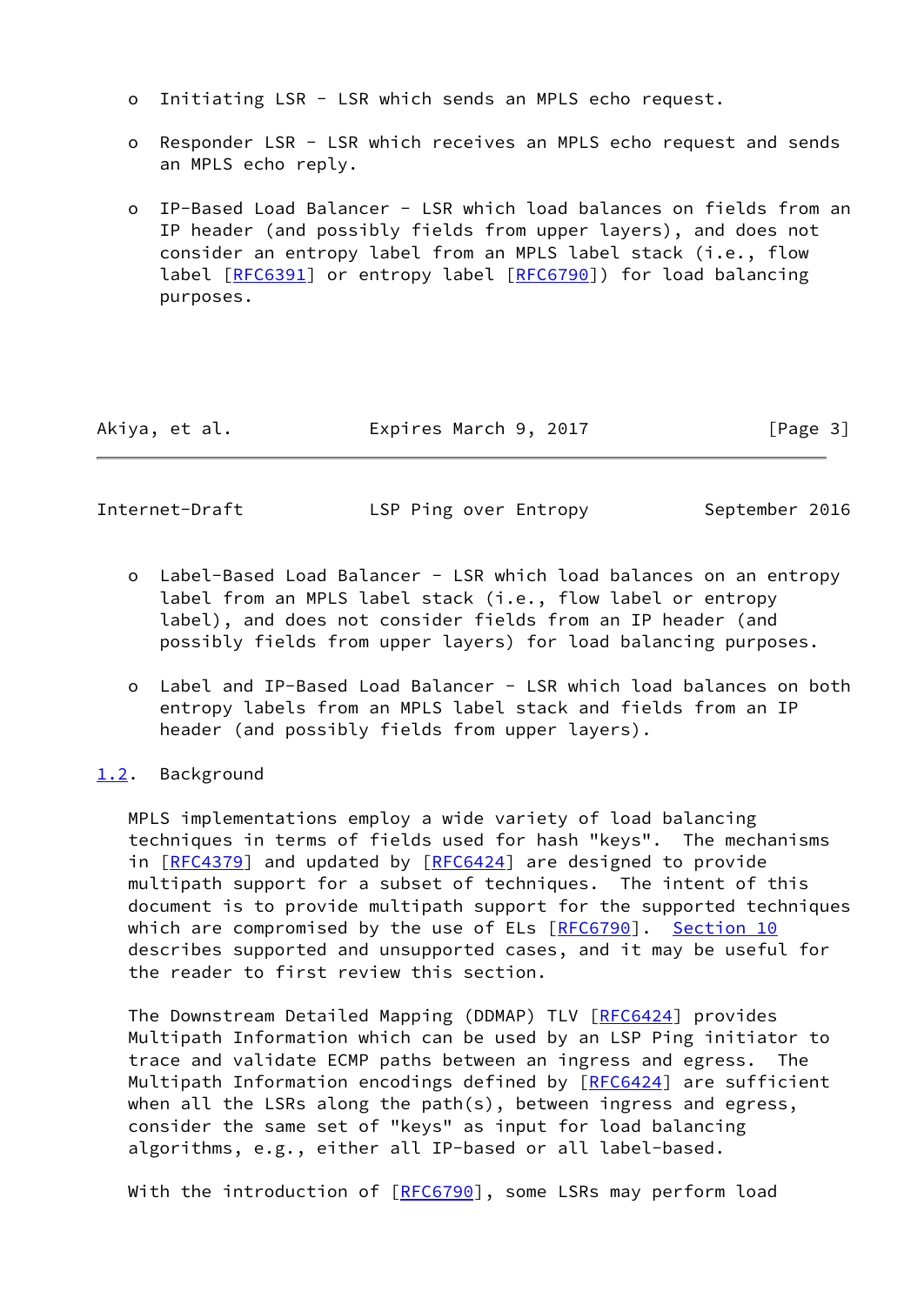balancing based on labels while others may be IP-based. This results in an LSP Ping initiator that is unable to trace and validate all the ECMP paths in the following scenarios:

- o One or more transit LSRs along an LSP with ELI/EL in the label stack do not perform ECMP load balancing based on EL (hashes based on "keys" including the IP destination address). This scenario is not only possible but quite common due to transit LSRs not implementing [\[RFC6790](https://datatracker.ietf.org/doc/pdf/rfc6790)] or transit LSRs implementing [RFC6790], but not implementing the suggested transit LSR behavior in [Section](https://datatracker.ietf.org/doc/pdf/rfc6790#section-4.3) 4.3  [of \[RFC6790\].](https://datatracker.ietf.org/doc/pdf/rfc6790#section-4.3)
- o Two or more LSPs stitched together with at least one of these LSPs pushing ELI/EL into the label stack.

 These scenarios can be quite common because deployments of [[RFC6790\]](https://datatracker.ietf.org/doc/pdf/rfc6790) typically have a mixture of nodes that support ELI/EL and nodes that do not. There will also typically be a mixture of areas that support ELI/EL and areas that do not.

| Akiya, et al. | Expires March 9, 2017 | [Page 4] |
|---------------|-----------------------|----------|
|---------------|-----------------------|----------|

<span id="page-4-1"></span>Internet-Draft **LSP Ping over Entropy** September 2016

As pointed out in [[RFC6790](https://datatracker.ietf.org/doc/pdf/rfc6790)], the procedures of [\[RFC4379](https://datatracker.ietf.org/doc/pdf/rfc4379)] (and consequently of [\[RFC6424](https://datatracker.ietf.org/doc/pdf/rfc6424)]) with respect to Multipath Information Type {9} are incomplete. However, [[RFC6790](https://datatracker.ietf.org/doc/pdf/rfc6790)] does not actually update [\[RFC4379](https://datatracker.ietf.org/doc/pdf/rfc4379)]. Further, the specific EL location is not clearly defined, particularly in the case of Flow Aware Pseudowires [[RFC6391\]](https://datatracker.ietf.org/doc/pdf/rfc6391). This document defines a new FEC Stack sub-TLV for the entropy label. [Section 3](#page-7-0) of this document updates the procedures for Multipath Information Type {9} described in [[RFC4379](https://datatracker.ietf.org/doc/pdf/rfc4379)] and applicable to [\[RFC6424](https://datatracker.ietf.org/doc/pdf/rfc6424)]. The rest of this document describes extensions required to restore ECMP discovery and tracing capabilities for the scenarios described.

[\[RFC4379](https://datatracker.ietf.org/doc/pdf/rfc4379)], [[RFC6424\]](https://datatracker.ietf.org/doc/pdf/rfc6424), and this document will support IP-based load balancers and label-based load balancers which limit their hash to the first (top-most) or only entropy label in the label stack. Other use cases (refer to **Section 10**) are out of scope.

<span id="page-4-0"></span>[2](#page-4-0). Overview

 [RFC4379] describes LSP traceroute as an operation where the initiating LSR sends a series of MPLS echo requests towards the same destination. The first packet in the series has the TTL set to 1.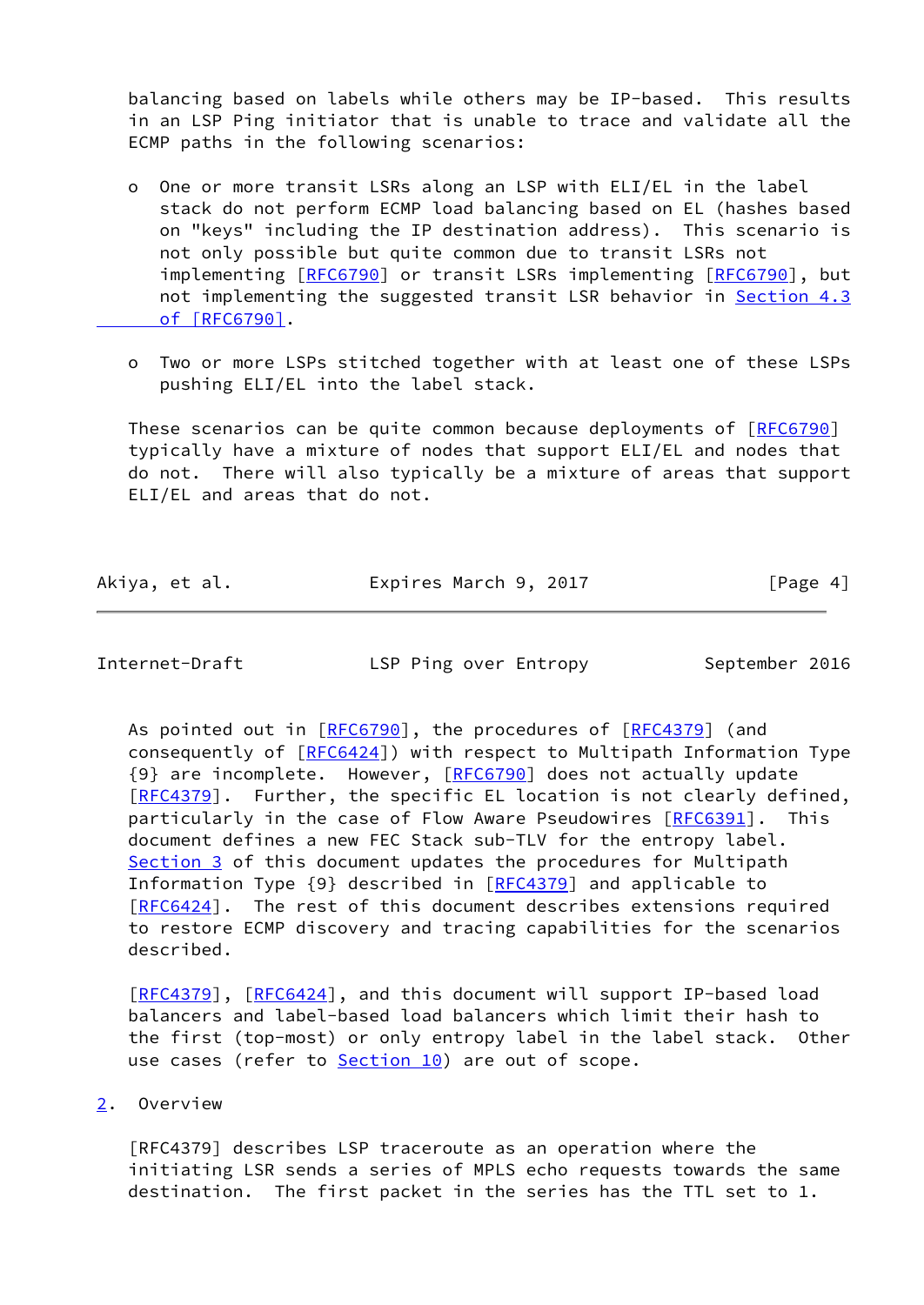When the echo reply is received from the LSR one hop away, the second echo request in the series is sent with the TTL set to 2. For each additional echo request the TLL is incremented by one until a response is received from the intended destination. The initiating LSR discovers and exercises ECMP by obtaining Multipath Information from each transit LSR and using a specific destination IP address or specific entropy label.

From here on, the notation  $\{x, y, z\}$  refers to Multipath Information Types x, y, or z. Multipath Information Types are defined in Section [3.3 of \[RFC4379\]](https://datatracker.ietf.org/doc/pdf/rfc4379#section-3.3).

 The LSR initiating LSP Ping sends an MPLS echo request with Multipath Information. This Multipath Information is described in the echo request's DDMAP TLV, and may contain a set of IP addresses or a set of labels. Multipath Information Types {2, 4, 8} carry a set of IP addresses, and Multipath Information Type {9} carries a set of labels. The responder LSR (the receiver of the MPLS echo request) will determine the subset of initiator-specified Multipath Information which load balances to each downstream (outgoing) interface. The responder LSR sends an MPLS echo reply with resulting Multipath Information per downstream (outgoing interface) back to the initiating LSR. The initiating LSR is then able to use a specific IP destination address or a specific label to exercise a specific ECMP path on the responder LSR.

| Akiya, et al. | Expires March 9, 2017 | [Page 5] |
|---------------|-----------------------|----------|

| September 2016<br>Internet-Draft<br>LSP Ping over Entropy |  |
|-----------------------------------------------------------|--|
|-----------------------------------------------------------|--|

The current behavior is problematic in the following scenarios:

- o The initiating LSR sends IP Multipath Information, but the responder LSR load balances on labels.
- o The initiating LSR sends Label Multipath Information, but the responder LSR load balances on IP addresses.
- o The initiating LSR sends existing Multipath Information to an LSR which pushes ELI/EL in the label stack, but the initiating LSR can only continue to discover and exercise specific paths of the ECMP, if the LSR which pushes ELI/EL responds with both IP addresses and the associated EL corresponding to each IP address. This is because: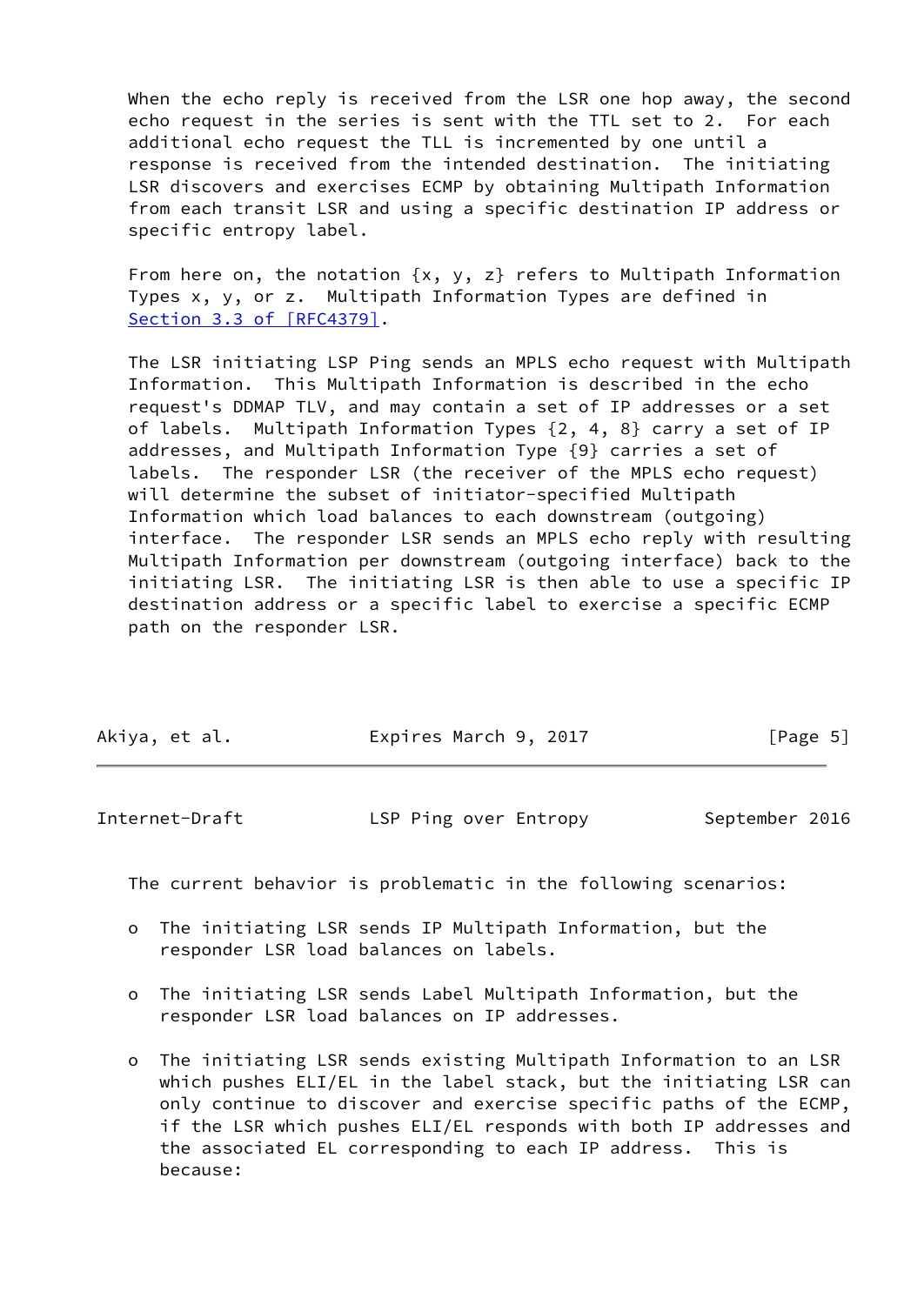- $*$  An ELI/EL-pushing LSR that is a stitching point will load balance based on the IP address.
- \* Downstream LSR(s) of an ELI/EL-pushing LSR may load balance based on ELs.
- o The initiating LSR sends existing Multipath Information to an ELI/ EL-pushing LSR, but the initiating LSR can only continue to discover and exercise specific paths of ECMP, if the ELI/EL pushing LSR responds with both labels and the associated EL corresponding to the label. This is because:
	- $*$  An ELI/EL-pushing LSR that is a stitching point will load balance based on the EL from the previous LSP and pushes a new EL.
	- \* Downstream LSR(s) of ELI/EL-pushing LSR may load balance based on new ELs.

 The above scenarios demonstrate the existing Multipath Information is insufficient when LSP traceroute is used on an LSP with entropy labels [\[RFC6790](https://datatracker.ietf.org/doc/pdf/rfc6790)]. This document defines a new Multipath Information Type to be used in the DDMAP of MPLS echo request/reply packets for [\[RFC6790](https://datatracker.ietf.org/doc/pdf/rfc6790)] LSPs.

 The responder LSR can reply with empty Multipath Information if no IP address is set or label set is received with the Multipath Information. An empty return is also possible if an initiating LSR sends Multipath Information of one type, IP Address or Label, but the responder LSR load balances on the other type. To disambiguate between the two results, this document introduces new flags in the DDMAP TLV to allow the responder LSR to describe the load balancing technique being used.

| Akiya, et al. | Expires March 9, 2017 | [Page 6] |
|---------------|-----------------------|----------|
|---------------|-----------------------|----------|

<span id="page-6-0"></span>Internet-Draft LSP Ping over Entropy September 2016

 To use this enhanced method end-to-end, all LSRs along the LSP need to be able to understand the new flags and the new Multipath Information Type. Mechanisms to verify this condition are outside of the scope of this document. The rest of the requirements are detailed in the initiating LSR and responder LSR procedures. Two additional DS Flags are defined for the DDMAP TLV in [Section 6](#page-9-0). These two flags are used by the responder LSR to describe its load balance behavior on a received MPLS echo request.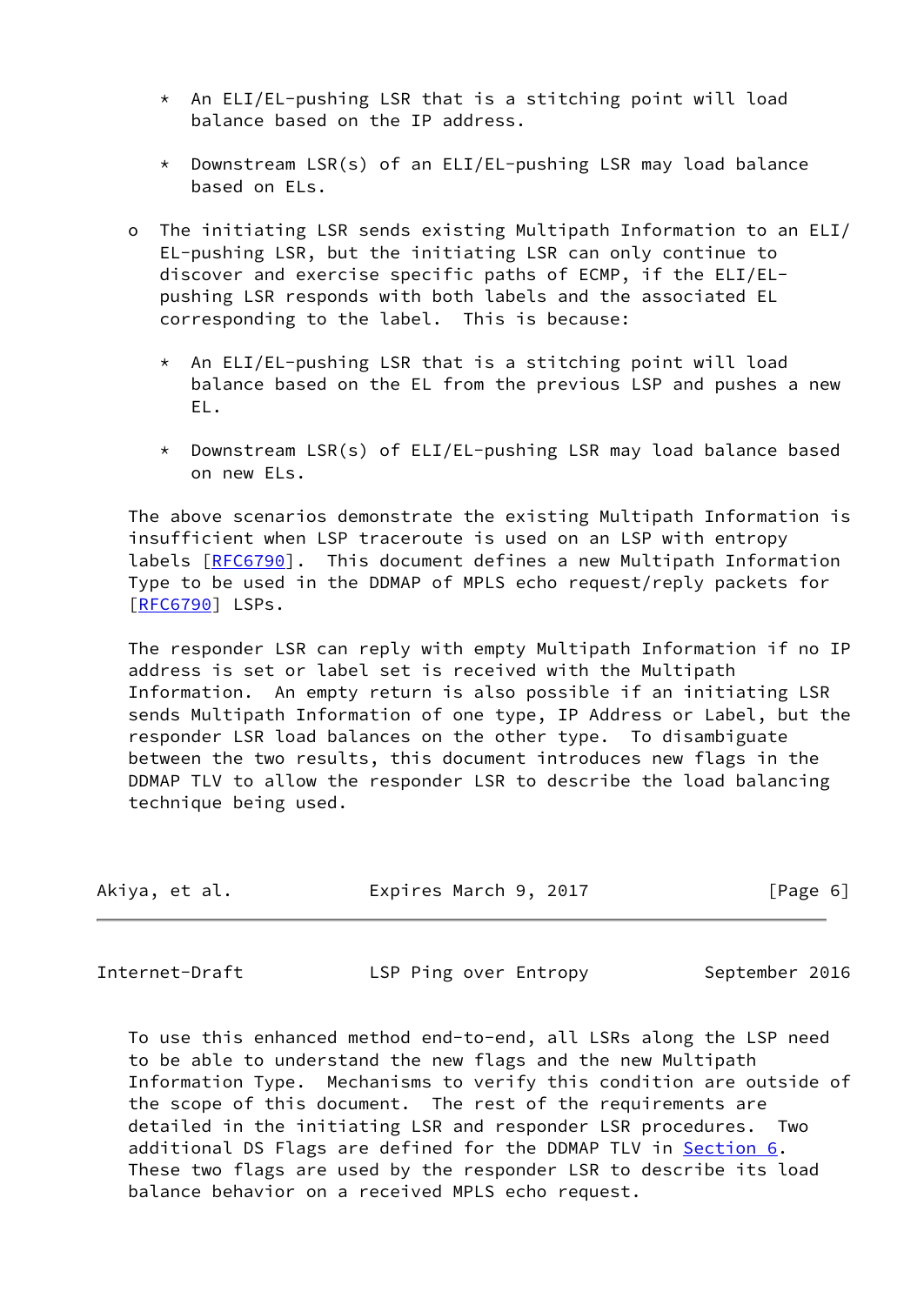Note that the terms "IP-Based Load Balancer" and "Label-Based Load Balancer" are in context of how a received MPLS echo request is handled by the responder LSR.

<span id="page-7-0"></span>[3](#page-7-0). Multipath Type 9

 [RFC4379] defined Multipath Type {9} for tracing of LSPs where label- based load balancing is used. However, as pointed out in [[RFC6790](https://datatracker.ietf.org/doc/pdf/rfc6790)], the procedures for using this type are incomplete as the specific location of the label was not defined. It was assumed that the presence of Multipath Type {9} implied the value of the bottom-of stack label should be varied by the values indicated by multipath to determine the respective outgoing interfaces.

 [Section 5](#page-8-0) defines a new FEC-Stack sub-TLV to indicate an entropy label. These labels MAY appear anywhere in a label stack.

 Multipath Type {9} applies to the first label in the label stack that corresponds to an EL-FEC. If no such label is found, it applies to the label at the bottom of the label stack.

<span id="page-7-1"></span>[4](#page-7-1). Pseudowire Tracing

 This section defines procedures for tracing pseudowires. These procedures pertain to the use of Multipath Information Type {9} as well as Type {TBD4}. In all cases below, when a control word is in use, the N-flag in the DDMAP MUST be set. Note that when a control word is not in use, the returned DDMAPs may not be accurate.

 In order to trace a non-flow-aware Pseudowire, the initiator includes an EL-FEC instead of the appropriate PW FEC at the bottom of the FEC stack. Tracing in this way will cause compliant routers to return the proper outgoing interface. Note that this procedure only traces to the end of the MPLS LSP that is under test and will not verify the PW FEC. To actually verify the PW FEC or in the case of a MS-PW, to determine the next pseudowire label value, the initiator MUST repeat that step of the trace (i.e., repeating the TTL value used) but with the FEC Stack modified to contain the appropriate PW FEC. Note that these procedures are applicable to scenarios where an initiator is

Akiya, et al. **Expires March 9, 2017** [Page 7]

<span id="page-7-2"></span>Internet-Draft LSP Ping over Entropy September 2016

able to vary the bottom label (i.e., Pseudowire label). Possible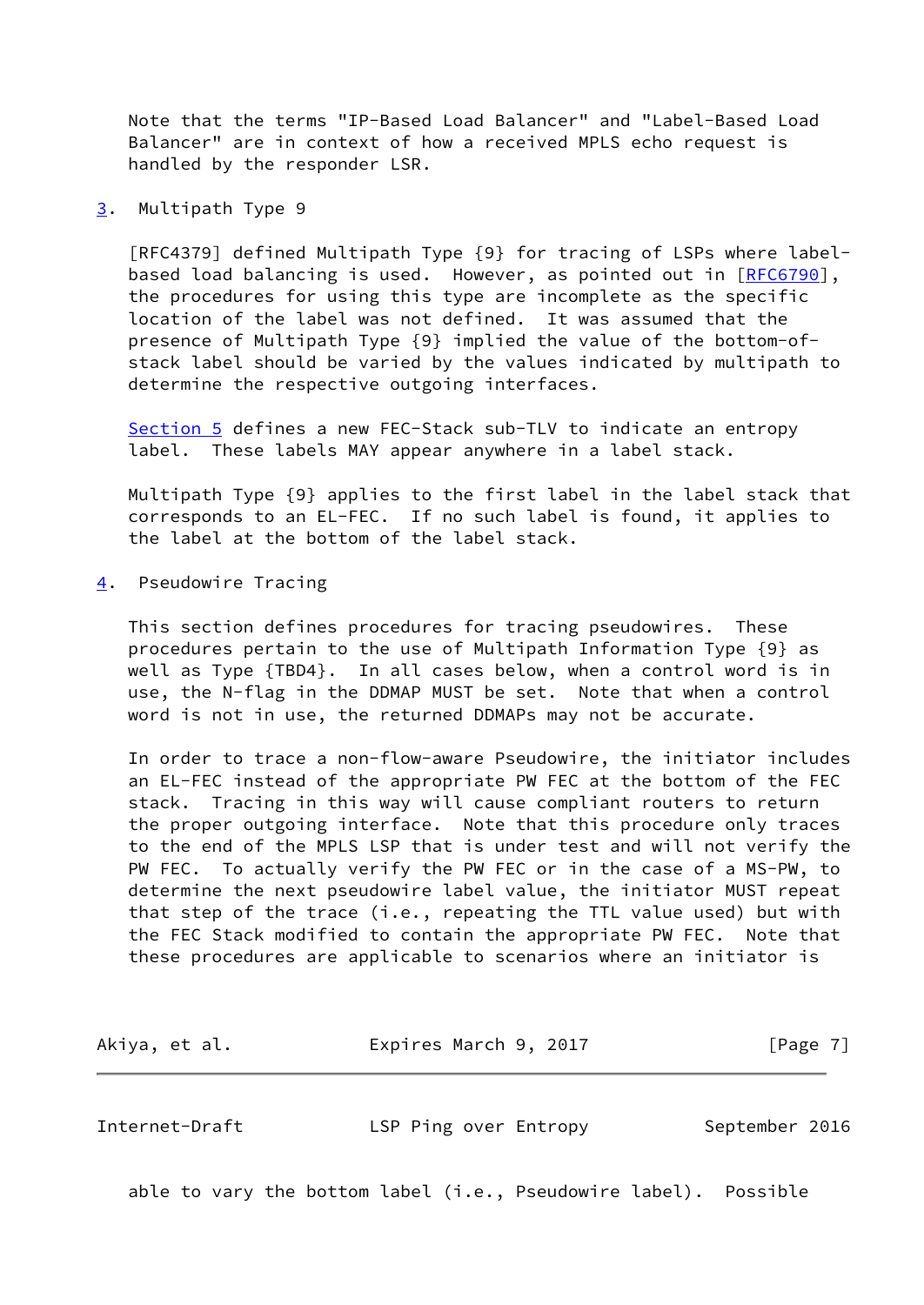scenarios are tracing multiple non-flow-aware Pseudowires on the same endpoints or tracing a non-flow-aware Pseudowire provisioned with multiple Pseudowire labels.

In order to trace a flow-aware Pseudowire [[RFC6391](https://datatracker.ietf.org/doc/pdf/rfc6391)], the initiator includes an EL FEC at the bottom of the FEC Stack and pushes the appropriate PW FEC onto the FEC Stack.

 In order to trace through non-compliant routers, the initiator forms an MPLS echo request message and includes a DDMAP with Multipath Type {9}. For a non-flow-aware Pseudowire it includes the appropriate PW FEC in the FEC Stack. For a flow-aware Pseudowire, the initiator includes a Nil FEC at the bottom of the FEC Stack and pushes the appropriate PW FEC onto the FEC Stack.

<span id="page-8-0"></span>[5](#page-8-0). Entropy Label FEC

 The entropy label indicator (ELI) is a reserved label that has no explicit FEC associated, and has label value 7 assigned from the reserved range. Use the Nil FEC as the Target FEC Stack sub-TLV to account for ELI in a Target FEC Stack TLV.

 The entropy label (EL) is a special purpose label with the label value being discretionary (i.e., the label value is not from the reserved range). For LSP verification mechanics to perform its purpose, it is necessary for a Target FEC Stack sub-TLV to clearly describe the EL, particularly in the scenario where the label stack does not carry ELI (e.g., flow-aware Pseudowire [\[RFC6391](https://datatracker.ietf.org/doc/pdf/rfc6391)]). Therefore, this document defines an EL FEC sub-TLV (TBD1, see [Section 12.1](#page-21-1)) to allow a Target FEC Stack sub-TLV to be added to the Target FEC Stack to account for EL.

The Length is 4. Labels are 20-bit values treated as numbers.

0 1 2 3 0 1 2 3 4 5 6 7 8 9 0 1 2 3 4 5 6 7 8 9 0 1 2 3 4 5 6 7 8 9 0 1 +-+-+-+-+-+-+-+-+-+-+-+-+-+-+-+-+-+-+-+-+-+-+-+-+-+-+-+-+-+-+-+-+  $\Box$  Label  $\Box$  | MBZ +-+-+-+-+-+-+-+-+-+-+-+-+-+-+-+-+-+-+-+-+-+-+-+-+-+-+-+-+-+-+-+-+

Figure 1: Entropy Label FEC

 Label is the actual label value inserted in the label stack; the MBZ field MUST be zero when sent and ignored on receipt.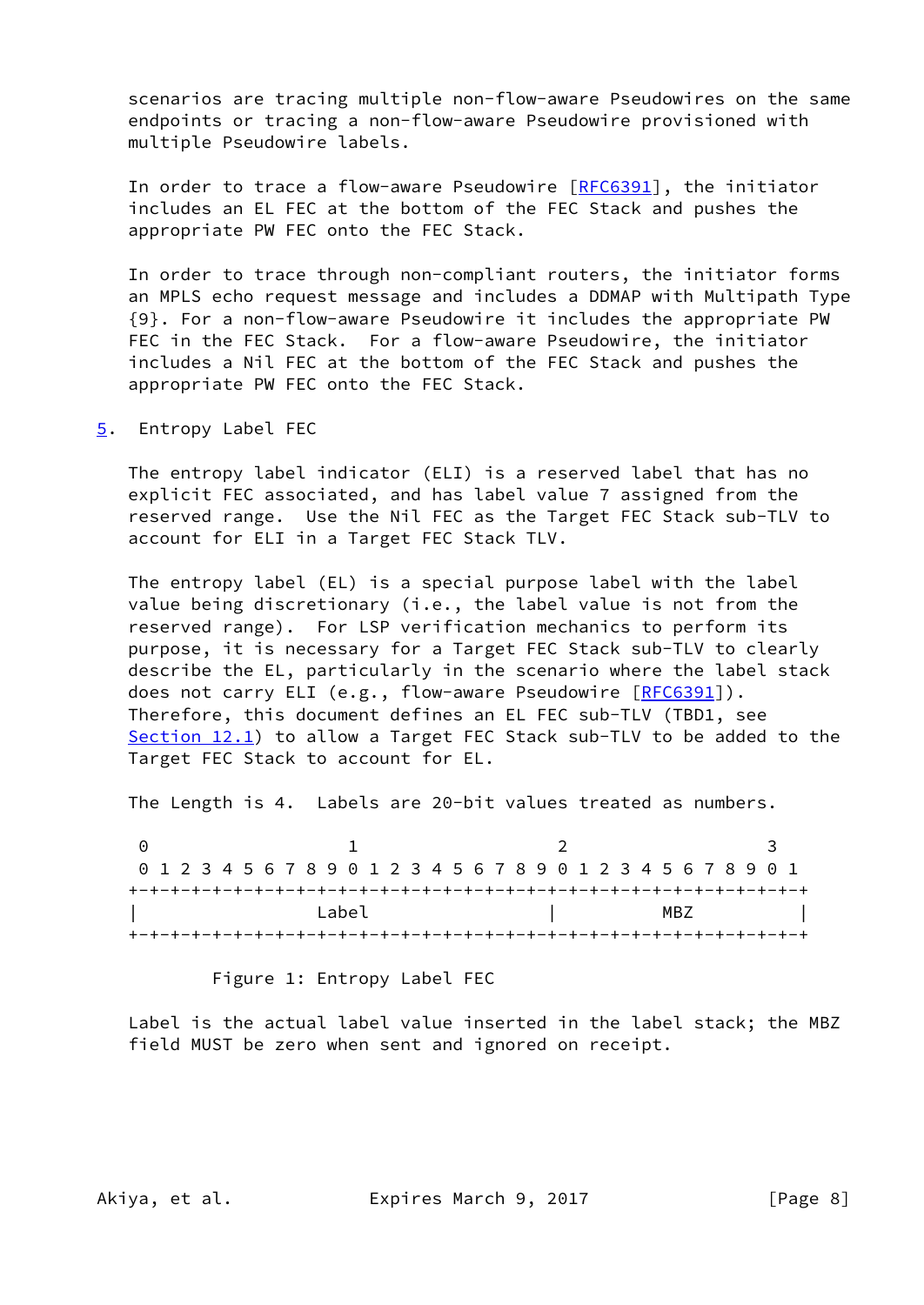<span id="page-9-1"></span>

Internet-Draft **LSP Ping over Entropy** September 2016

<span id="page-9-0"></span>[6](#page-9-0). DS Flags: L and E

 Two flags, L and E, are added to the DS Flags field of the DDMAP TLV. Both flags MUST NOT be set in echo request packets when sending, and SHOULD be ignored when received. Zero, one or both new flags MUST be set in echo reply packets.

DS Flags

--------

 0 1 2 3 4 5 6 7 +-+-+-+-+-+-+-+-+ | MBZ |L|E|I|N| +-+-+-+-+-+-+-+-+

 RFC-Editor-Note: Please update the above figure to place the flag E in the bit number TBD2 and the flag L in the bit number TBD3.

 Flag Name and Meaning ---- ----------------

- L Label-based load balance indicator This flag MUST be cleared in the echo request. An LSR which performs load balancing on a label MUST set this flag in the echo reply. An LSR which performs load balancing on IP MUST NOT set this flag in the echo reply.
- E ELI/EL push indicator This flag MUST be cleared in the echo request. An LSR which pushes ELI/EL MUST set this flag in the echo reply. An LSR which does not push ELI/EL MUST NOT set this flag in the echo reply.

 The two flags result in four load balancing techniques which the echo reply generating LSR can indicate:

- o {L=0, E=0} LSR load balances based on IP and does not push ELI/EL.
- o {L=0, E=1} LSR load balances based on IP and pushes ELI/EL.
- o {L=1, E=0} LSR load balances based on labels and does not push ELI/EL.
- o  ${L=1, E=1}$  LSR load balances based on labels and pushes ELI/EL.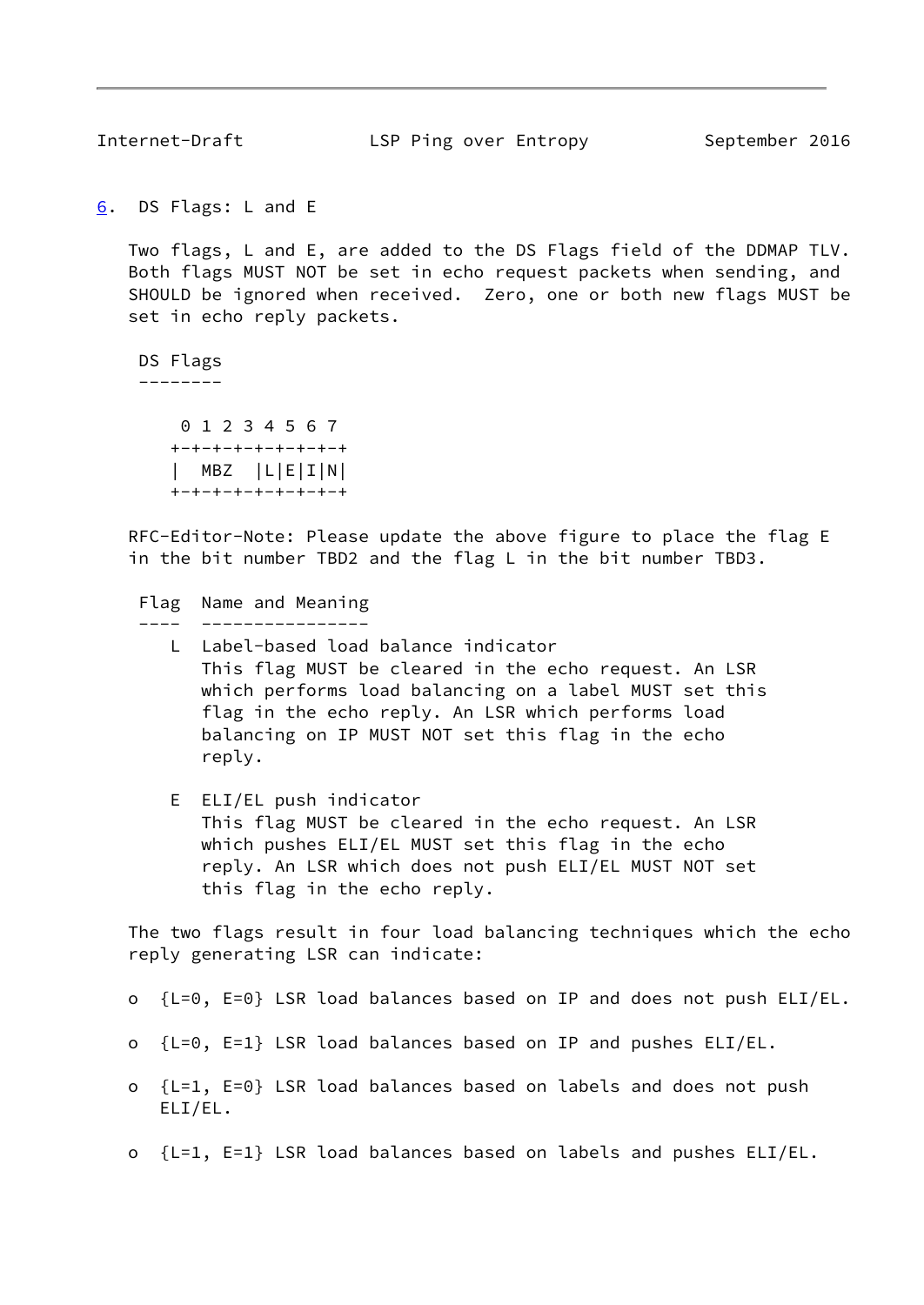<span id="page-10-1"></span>Internet-Draft The LSP Ping over Entropy September 2016

<span id="page-10-0"></span>[7](#page-10-0). New Multipath Information Type: TBD4

 One new Multipath Information Type is added to be used in DDMAP TLV. This new Multipath Type has the value of TBD4.

| Key Type              | Multipath Information           |
|-----------------------|---------------------------------|
|                       |                                 |
| TBD4 IP and Label set | IP addresses and label prefixes |

 Multipath Type TBD4 is comprised of three sections. The first section describes the IP address set. The second section describes the label set. The third section describes another label set which associates to either the IP address set or the label set specified in the other sections.

Multipath Information Type TBD4 has following format:

0 1 2 3 0 1 2 3 4 5 6 7 8 9 0 1 2 3 4 5 6 7 8 9 0 1 2 3 4 5 6 7 8 9 0 1 +-+-+-+-+-+-+-+-+-+-+-+-+-+-+-+-+-+-+-+-+-+-+-+-+-+-+-+-+-+-+-+-+ |IPMultipathType| IP Multipath Length | Reserved(MBZ) | +-+-+-+-+-+-+-+-+-+-+-+-+-+-+-+-+-+-+-+-+-+-+-+-+-+-+-+-+-+-+-+-+ ~ ~ | (IP Multipath Information) | ~ ~ +-+-+-+-+-+-+-+-+-+-+-+-+-+-+-+-+-+-+-+-+-+-+-+-+-+-+-+-+-+-+-+-+ |LbMultipathType| Label Multipath Length | Reserved(MBZ) | +-+-+-+-+-+-+-+-+-+-+-+-+-+-+-+-+-+-+-+-+-+-+-+-+-+-+-+-+-+-+-+-+ ~ ~ | (Label Multipath Information) | ~ ~ +-+-+-+-+-+-+-+-+-+-+-+-+-+-+-+-+-+-+-+-+-+-+-+-+-+-+-+-+-+-+-+-+ | Assoc Label Multipath Length | Reserved(MBZ) +-+-+-+-+-+-+-+-+-+-+-+-+-+-+-+-+-+-+-+-+-+-+-+-+-+-+-+-+-+-+-+-+ ~ ~ | (Associated Label Multipath Information) | ~ ~ +-+-+-+-+-+-+-+-+-+-+-+-+-+-+-+-+-+-+-+-+-+-+-+-+-+-+-+-+-+-+-+-+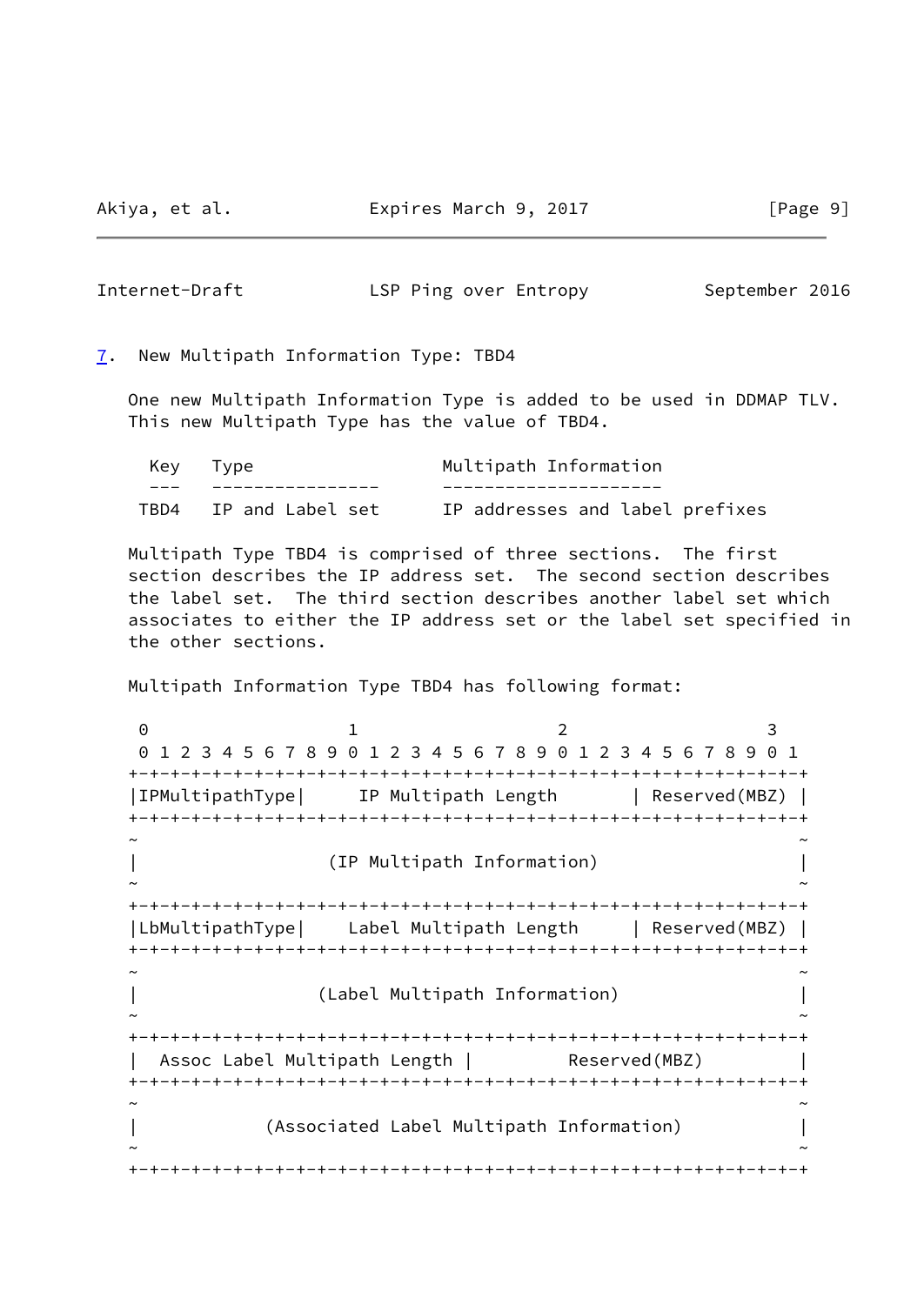Figure 2: Multipath Information Type TBD4

- o IPMultipathType
	- \* 0 when "IP Multipath Information" is omitted. Otherwise, one of the IP Multipath Information values: {2, 4, 8}.
- o IP Multipath Information

| Akiya, et al.<br>Expires March 9, 2017 |  | [Page 10] |
|----------------------------------------|--|-----------|
|----------------------------------------|--|-----------|

<span id="page-11-0"></span>Internet-Draft **LSP Ping over Entropy** September 2016

- $*$  This section is omitted when "IPMultipathType" is 0. Otherwise, this section reuses IP Multipath Information from [[RFC4379](https://datatracker.ietf.org/doc/pdf/rfc4379)]. Specifically, Multipath Information for values {2, 4, 8} can be used.
- o LbMultipathType
	- \* 0 when "Label Multipath Information" is omitted. Otherwise, Label Multipath Information value {9}.
- o Label Multipath Information
	- \* This section is omitted when "LbMultipathType" is 0. Otherwise, this section reuses Label Multipath Information from [[RFC4379](https://datatracker.ietf.org/doc/pdf/rfc4379)]. Specifically, Multipath Information for value {9} can be used.
- o Associated Label Multipath Information
	- \* "Assoc Label Multipath Length" is a 16-bit field of Multipath Information which indicates the length in octets of the Associated Label Multipath Information.
	- \* "Associated Label Multipath Information" is a list of labels with each label described in 24 bits. This section MUST be omitted in an MPLS echo request message. A midpoint which pushes ELI/EL labels SHOULD include "Assoc Label Multipath Information" in its MPLS echo reply message, along with either "IP Multipath Information" or "Label Multipath Information". Each specified associated label described in this section maps to a specific IP address OR label described in the "IP Multipath Information" section or "Label Multipath Information"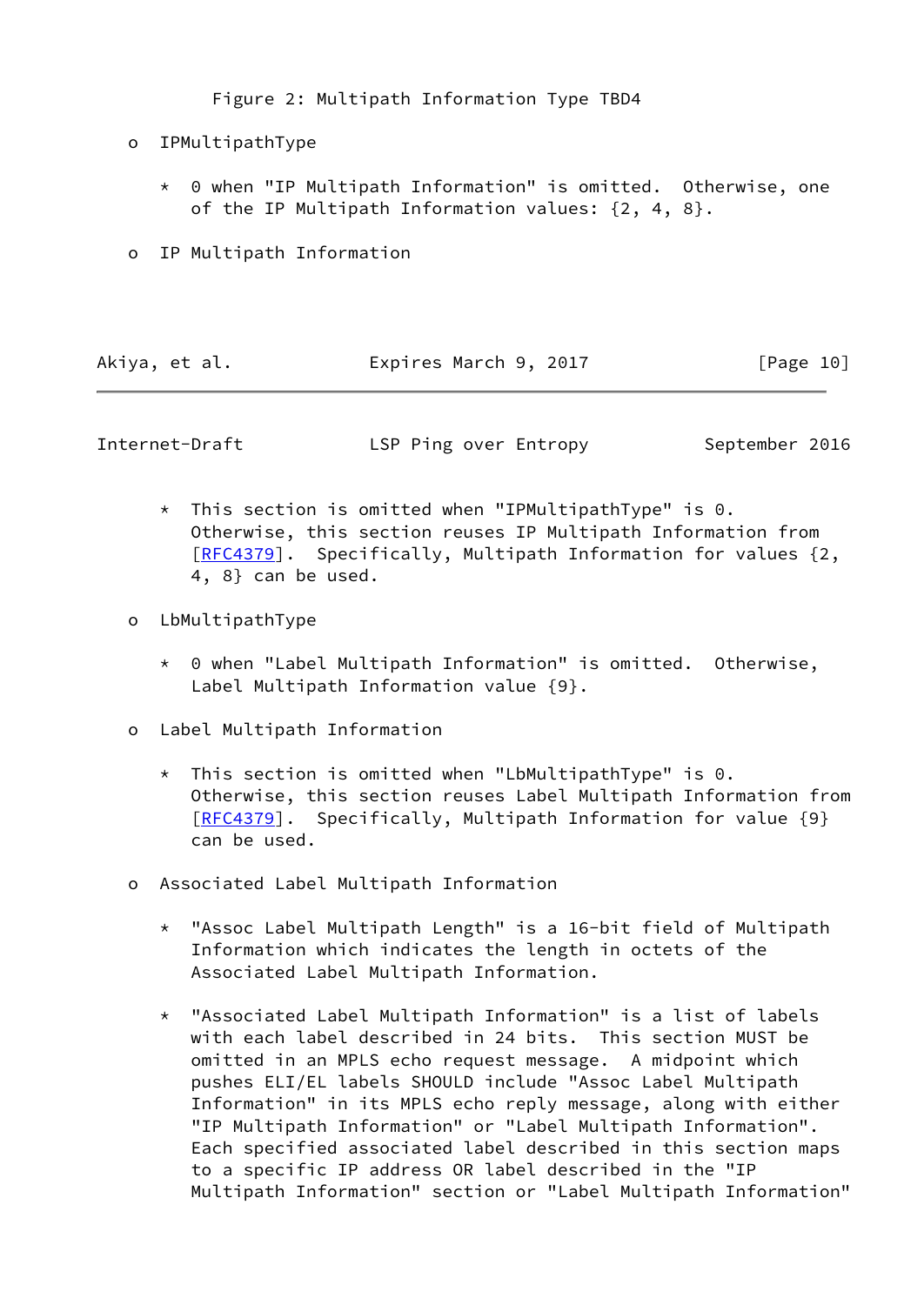section. For example, if three IP addresses are specified in the "IP Multipath Information" section, then there MUST be three labels described in this section. The first label maps to the first IP address specified, the second label maps to the second IP address specified, and the third label maps to the third IP address specified.

 When a section is omitted, the length for that section MUST be set to zero.

<span id="page-12-0"></span>[8](#page-12-0). Initiating LSR Procedures

 The following procedure is described in terms of an EL\_LSP boolean maintained by the initiating LSR. This value controls the Multipath Information Type to be used in the transmitted echo request packets. When the initiating LSR is transmitting an echo request packet with

| Akiya, et al. | Expires March 9, 2017 | [Page 11] |
|---------------|-----------------------|-----------|
|               |                       |           |

Internet-Draft LSP Ping over Entropy September 2016

 DDMAP with a non-zero Multipath Information Type, then the EL\_LSP boolean MUST be consulted to determine the Multipath Information Type to use.

In addition to procedures described in  $[REC4379]$ , as updated by [Section 3](#page-7-0) and [[RFC6424](https://datatracker.ietf.org/doc/pdf/rfc6424)], the initiating LSR MUST operate with the following procedures:

- o When the initiating LSR pushes ELI/EL, initialize EL\_LSP=True. Else set EL LSP=False.
- o When the initiating LSR is transmitting a non-zero Multipath Information Type:
	- \* If (EL\_LSP), the initiating LSR MUST use Multipath Information Type {TBD4} unless the responder LSR cannot handle Type {TBD4}. When the initiating LSR is transmitting Multipath Information Type {TBD4}, both "IP Multipath Information" and "Label Multipath Information" MUST be included, and "Associated Label Multipath Information" MUST be omitted (NULL).
	- $*$  Else the initiating LSR MAY use Multipath Information Type  $\{2,$  4, 8, 9, TBD4}. When the initiating LSR is transmitting Multipath Information Type {TBD4} in this case, "IP Multipath Information" MUST be included, and "Label Multipath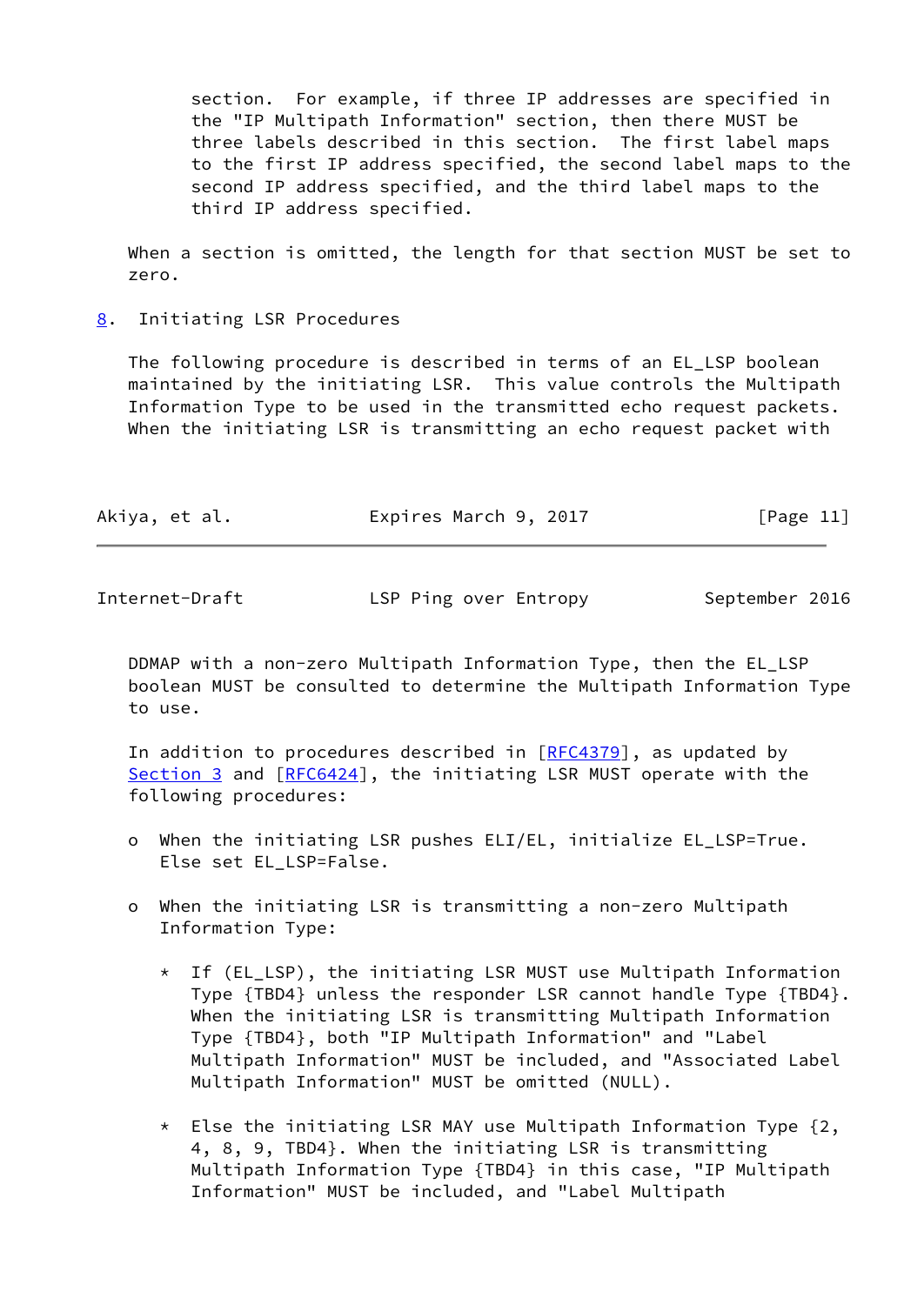Information" and "Associated Label Multipath Information" MUST be omitted (NULL).

 o When the initiating LSR receives an echo reply with {L=0, E=1} in the DS flags with valid contents, set EL\_LSP=True.

 In the following conditions, the initiating LSR may have lost the ability to exercise specific ECMP paths. The initiating LSR MAY continue with "best effort" in the following cases:

- o Received echo reply contains empty Multipath Information.
- o Received echo reply contains {L=0, E=<any>} DS flags, but does not contain IP Multipath Information.
- o Received echo reply contains {L=1, E=<any>} DS flags, but does not contain Label Multipath Information.
- o Received echo reply contains {L=<any>, E=1} DS flags, but does not contain Associated Label Multipath Information.
- o IP Multipath Information Types {2, 4, 8} sent, and received echo reply with {L=1, E=0} in DS flags.

| Akiya, et al. | Expires March 9, 2017 | [Page 12] |
|---------------|-----------------------|-----------|
|---------------|-----------------------|-----------|

<span id="page-13-1"></span>Internet-Draft **LSP Ping over Entropy** September 2016

 o Multipath Information Type {TBD4} sent, and received echo reply with Multipath Information Type other than {TBD4}.

<span id="page-13-0"></span>[9](#page-13-0). Responder LSR Procedures

Common Procedures:

- o The responder LSR receiving an MPLS echo request packet MUST first determine whether or not the initiating LSR supports this LSP Ping and Traceroute extension for Entropy Labels. If either of the following conditions are met, the responder LSR SHOULD determine that the initiating LSR supports this LSP Ping and Traceroute extension for entropy labels.
	- 1. Received MPLS echo request contains the Multipath Information Type {TBD4}.
	- 2. Received MPLS echo request contains a Target FEC Stack TLV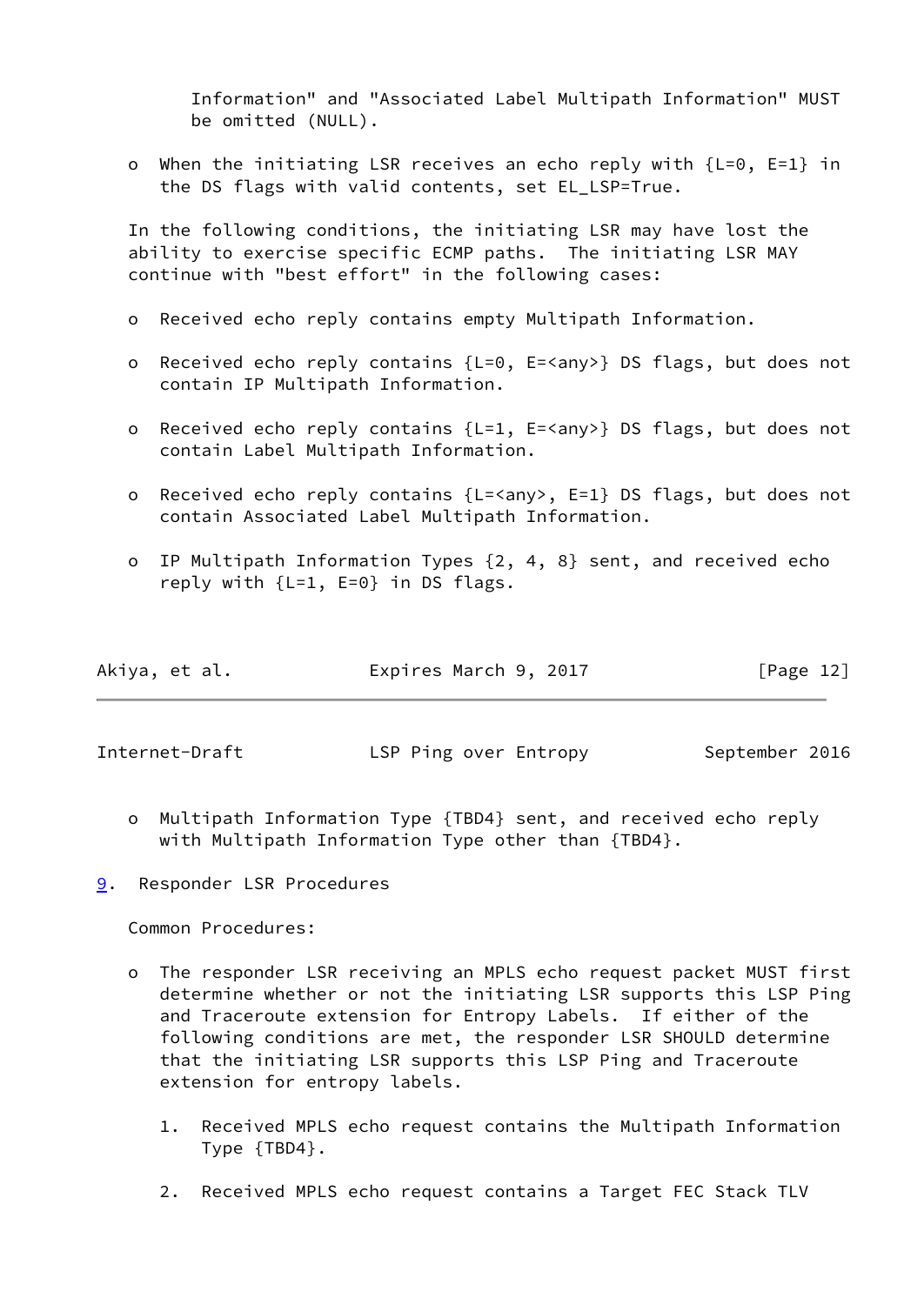that includes the entropy label FEC.

 If the initiating LSR is determined not to support this LSP Ping and Traceroute extension for entropy labels, then the responder LSR MUST NOT follow further procedures described in this section. Specifically, MPLS echo reply packets:

- \* MUST have the following DS Flags cleared (i.e., not set): "ELI/ EL push indicator" and "Label-based load balance indicator".
- \* MUST NOT use Multipath Information Type {TBD4}.
- o The responder LSR receiving an MPLS echo request packet with Multipath Information Type {TBD4} MUST validate the following contents. Any deviation MUST result in the responder LSR considering the packet as malformed and returning code 1 ("Malformed echo request received") in the MPLS echo reply packet.
	- \* IP Multipath Information MUST be included.
	- \* Label Multipath Information MAY be included.
	- \* Associated Label Multipath Information MUST be omitted (NULL).

 The following subsections describe expected responder LSR procedures when the echo reply is to include DDMAP TLVs, based on the local load balance technique being employed. In case the responder LSR performs deviating load balance techniques on a per downstream basis, appropriate procedures matched to each downstream load balance technique MUST be followed.

| Akiya, et al. | Expires March 9, 2017 | [Page 13] |
|---------------|-----------------------|-----------|
|               |                       |           |

<span id="page-14-1"></span>Internet-Draft **LSP Ping over Entropy** September 2016

<span id="page-14-0"></span>[9.1](#page-14-0). IP-based Load Balancer & Not Pushing ELI/EL

- o The responder MUST set {L=0, E=0} in DS flags.
- o If Multipath Information Type {2, 4, 8} is received, the responder MUST comply with [\[RFC4379](https://datatracker.ietf.org/doc/pdf/rfc4379)] and [[RFC6424](https://datatracker.ietf.org/doc/pdf/rfc6424)].
- o If Multipath Information Type {9} is received, the responder MUST reply with Multipath Type {0}.
- o If Multipath Information Type {TBD4} is received, the following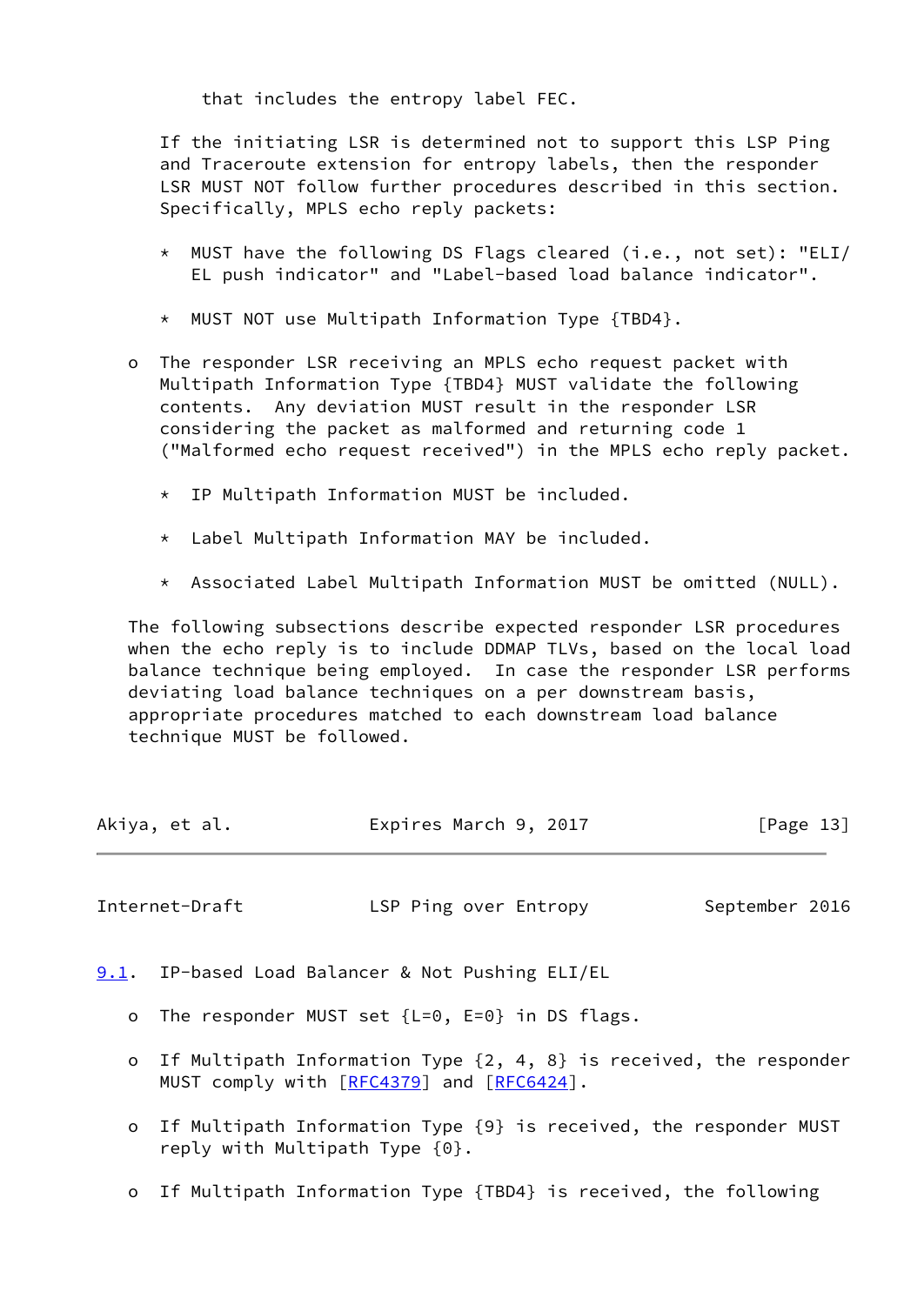procedures are to be used:

- $*$  The responder MUST reply with Multipath Information Type  ${TBD4}.$
- \* The "Label Multipath Information" and "Associated Label Multipath Information" sections MUST be omitted (NULL).
- $*$  If no matching IP address is found, then the "IPMultipathType" field MUST be set to Multipath Information Type {0} and the "IP Multipath Information" section MUST also be omitted (NULL).
- \* If at least one matching IP address is found, then the "IPMultipathType" field MUST be set to appropriate Multipath Information Type {2, 4, 8} and the "IP Multipath Information" section MUST be included.
- <span id="page-15-0"></span>[9.2](#page-15-0). IP Based Load Balancer & Pushes ELI/EL
	- o The responder MUST set {L=0, E=1} in DS flags.
	- o If Multipath Information Type {9} is received, the responder MUST reply with Multipath Type {0}.
	- o If Multipath Type {2, 4, 8, TBD4} is received, the following procedures are to be used:
		- \* The responder MUST respond with Multipath Type {TBD4}. See [Section 7](#page-10-0) for details of Multipath Type {TBD4}.
		- \* The "Label Multipath Information" section MUST be omitted (i.e., it is not there).
		- $*$  The IP address set specified in the received IP Multipath Information MUST be used to determine the returned IP/Label pairs.

| Akiya, et al. | Expires March 9, 2017 | [Page 14] |
|---------------|-----------------------|-----------|
|               |                       |           |

<span id="page-15-1"></span>

| Internet-Draft | LSP Ping over Entropy | September 2016 |
|----------------|-----------------------|----------------|
|----------------|-----------------------|----------------|

\* If the received Multipath Information Type was  ${TBD4}$ , the received "Label Multipath Information" sections MUST NOT be used to determine the associated label portion of the returned IP/Label pairs.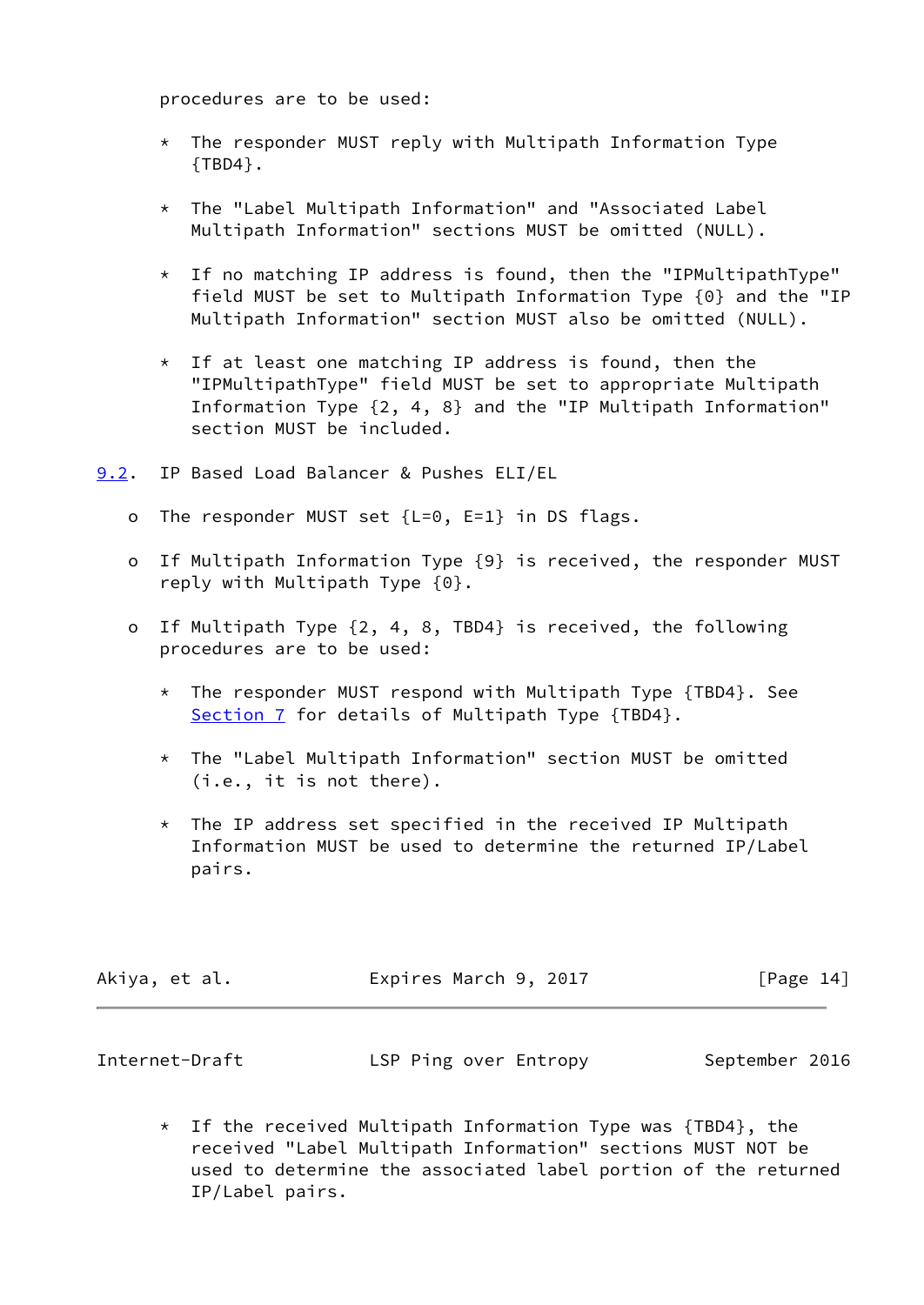- \* If no matching IP address is found, then the "IPMultipathType" field MUST be set to Multipath Information Type {0} and the "IP Multipath Information" section MUST be omitted. In addition, the "Assoc Label Multipath Length" MUST be set to 0, and the "Associated Label Multipath Information" section MUST also be omitted.
- \* If at least one matching IP address is found, then the "IPMultipathType" field MUST be set to appropriate Multipath Information Type {2, 4, 8} and the "IP Multipath Information" section MUST be included. In addition, the "Associated Label Multipath Information" section MUST be populated with a list of labels corresponding to each IP address specified in the "IP Multipath Information" section. "Assoc Label Multipath Length" MUST be set to a value representing the length in octets of the "Associated Label Multipath Information" field.
- <span id="page-16-0"></span>[9.3](#page-16-0). Label-based Load Balancer & Not Pushing ELI/EL
	- o The responder MUST set {L=1, E=0} in DS flags.
	- o If Multipath Information Type {2, 4, 8} is received, the responder MUST reply with Multipath Type {0}.
	- o If Multipath Information Type {9} is received, the responder MUST comply with [\[RFC4379](https://datatracker.ietf.org/doc/pdf/rfc4379)] and [\[RFC6424](https://datatracker.ietf.org/doc/pdf/rfc6424)] as updated by [Section 3](#page-7-0).
	- o If Multipath Information Type {TBD4} is received, the following procedures are to be used:
		- \* The responder MUST reply with Multipath Information Type {TBD4}.
		- \* The "IP Multipath Information" and "Associated Label Multipath Information" sections MUST be omitted (NULL).
		- \* If no matching label is found, then the "LbMultipathType" field MUST be set to Multipath Information Type {0} and the "Label Multipath Information" section MUST also be omitted (NULL).
		- \* If at least one matching label is found, then the "LbMultipathType" field MUST be set to the appropriate

Akiya, et al. **Expires March 9, 2017** [Page 15]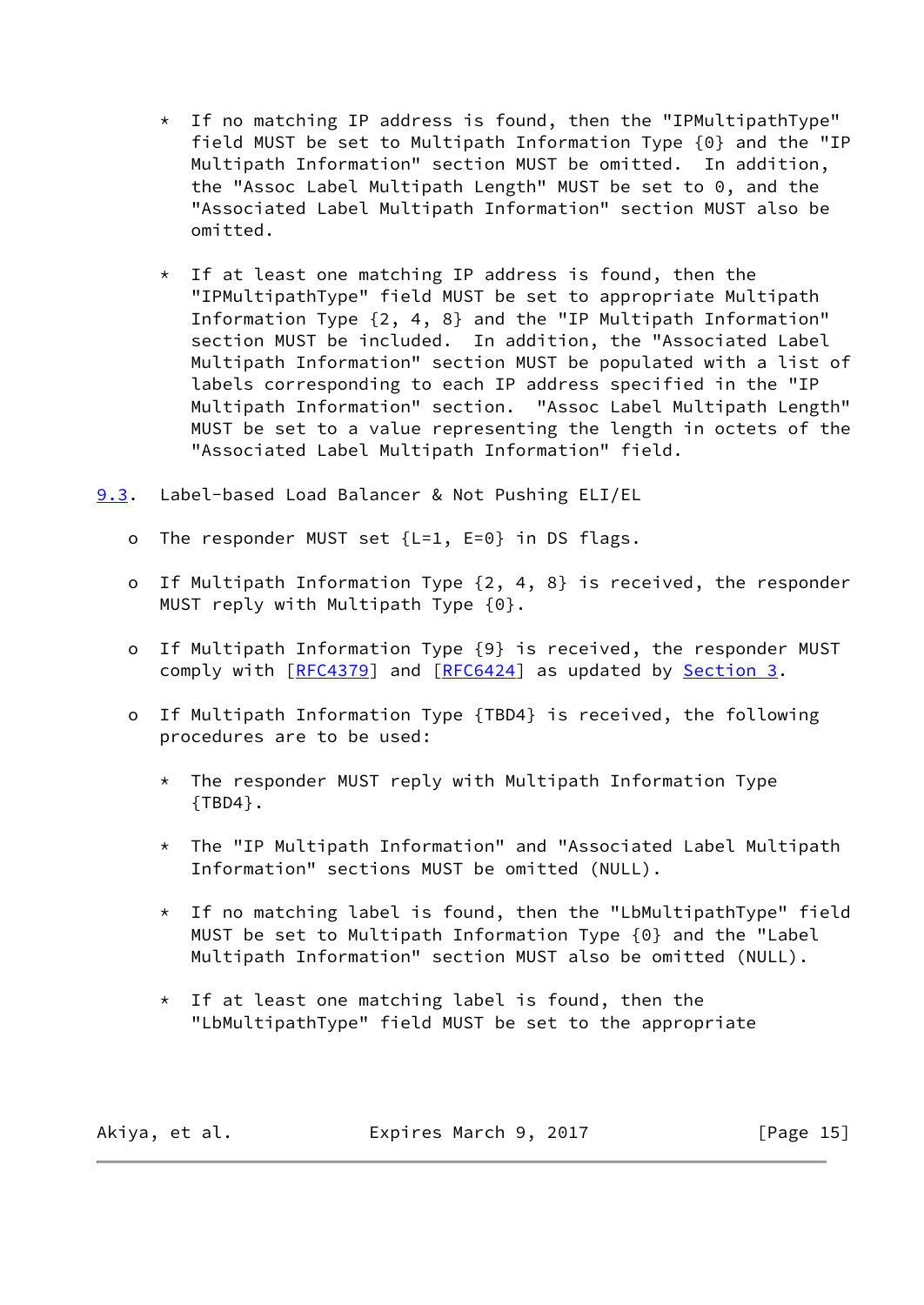<span id="page-17-1"></span> Multipath Information Type {9} and the "Label Multipath Information" section MUST be included.

- <span id="page-17-0"></span>[9.4](#page-17-0). Label-based Load Balancer & Pushes ELI/EL
	- o The responder MUST set {L=1, E=1} in DS flags.
	- o If Multipath Information Type {2, 4, 8} is received, the responder MUST reply with Multipath Type {0}.
	- o If Multipath Type {9, TBD4} is received, the following procedures are to be used:
		- \* The responder MUST respond with Multipath Type {TBD4}.
		- \* The "IP Multipath Information" section MUST be omitted.
		- \* The label set specified in the received Label Multipath Information MUST be used to determine the returned Label/Label pairs.
		- \* If received Multipath Information Type was {TBD4}, received "Label Multipath Information" sections MUST NOT be used to determine the associated label portion of the returned Label/ Label pairs.
		- \* If no matching label is found, then the "LbMultipathType" field MUST be set to Multipath Information Type {0} and "Label Multipath Information" section MUST be omitted. In addition, "Assoc Label Multipath Length" MUST be set to 0, and the "Associated Label Multipath Information" section MUST also be omitted.
		- $*$  If at least one matching label is found, then the "LbMultipathType" field MUST be set to the appropriate Multipath Information Type {9} and the "Label Multipath Information" section MUST be included. In addition, the "Associated Label Multipath Information" section MUST be populated with a list of labels corresponding to each label specified in the "Label Multipath Information" section. "Assoc Label Multipath Length" MUST be set to a value representing the length in octets of the "Associated Label Multipath Information" field.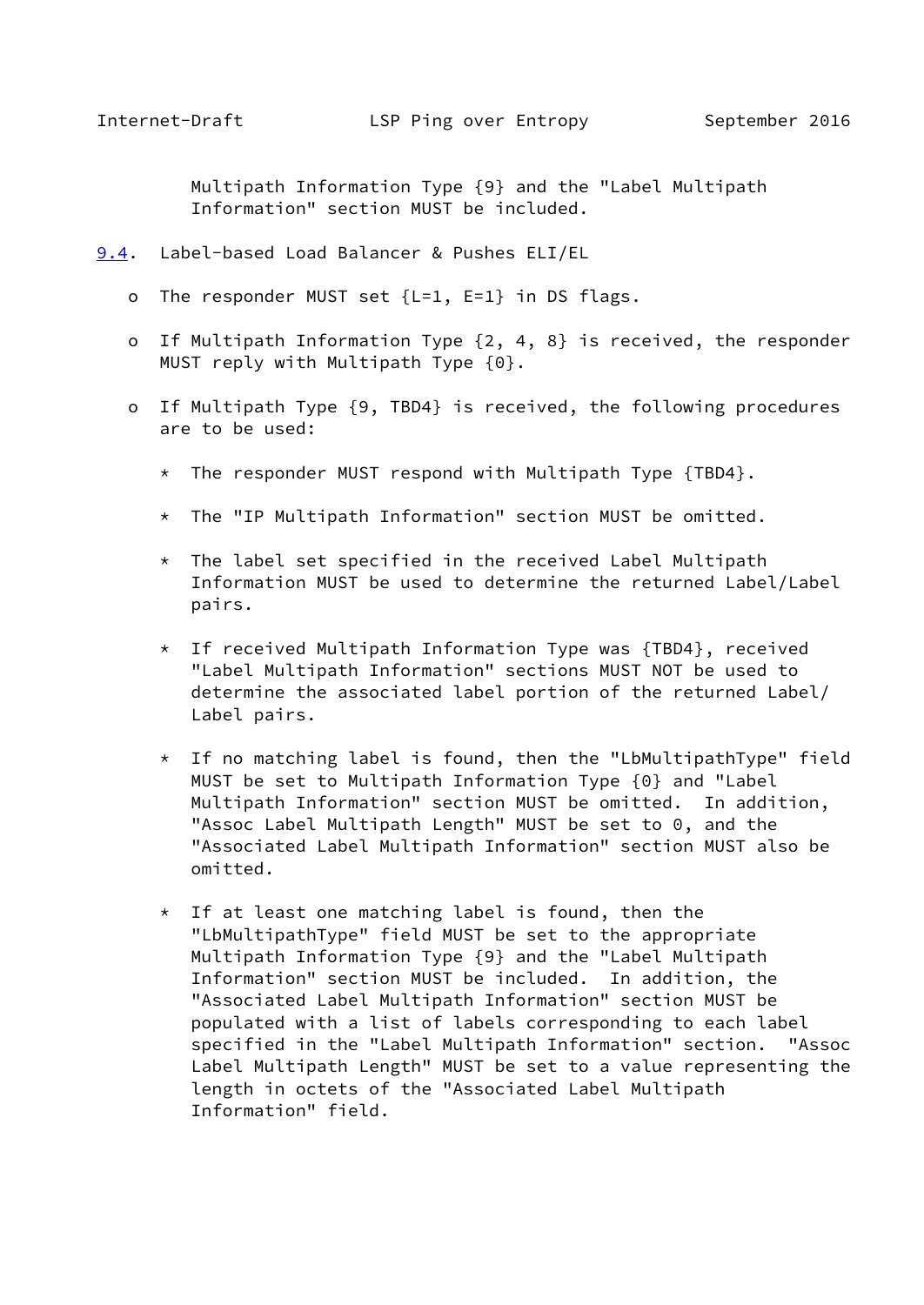Akiya, et al. Expires March 9, 2017 [Page 16]

<span id="page-18-1"></span>Internet-Draft **LSP Ping over Entropy** September 2016

<span id="page-18-0"></span>[9.5](#page-18-0). Flow-Aware MS-PW Stitching LSR

 A stitching LSR that cross-connects flow-aware Pseudowires behaves in one of two ways:

- o Load balances on the previous flow label, and carries over the same flow label. For this case, the stitching LSR is to behave as described in [Section 9.3](#page-16-0).
- o Load balances on the previous flow label, and replaces the flow label with a newly computed label. For this case, the stitching LSR is to behave as described in [Section 9.4.](#page-17-0)
- <span id="page-18-2"></span>[10.](#page-18-2) Supported and Unsupported Cases

 The MPLS architecture does not define strict rules on how implementations are to identify hash "keys" for load balancing purposes. As a result, implementations may be of the following load balancer types:

- 1. IP-based load balancer.
- 2. Label-based load balancer.
- 3. Label- and IP-based load balancer.

 For cases (2) and (3), an implementation can include different sets of labels from the label stack for load balancing purpose. Thus the following sub-cases are possible:

- a. Entire label stack.
- b. Top N labels from label stack where the number of labels in label stack is > N.
- c. Bottom N labels from label stack where the number of labels in label stack is > N.

 In a scenario where there is one flow label or entropy label present in the label stack, the following further cases are possible for (2b), (2c), (3b) and (3c):

 1. N labels from label stack include flow label or entropy label. 2. N labels from label stack do not include flow label or entropy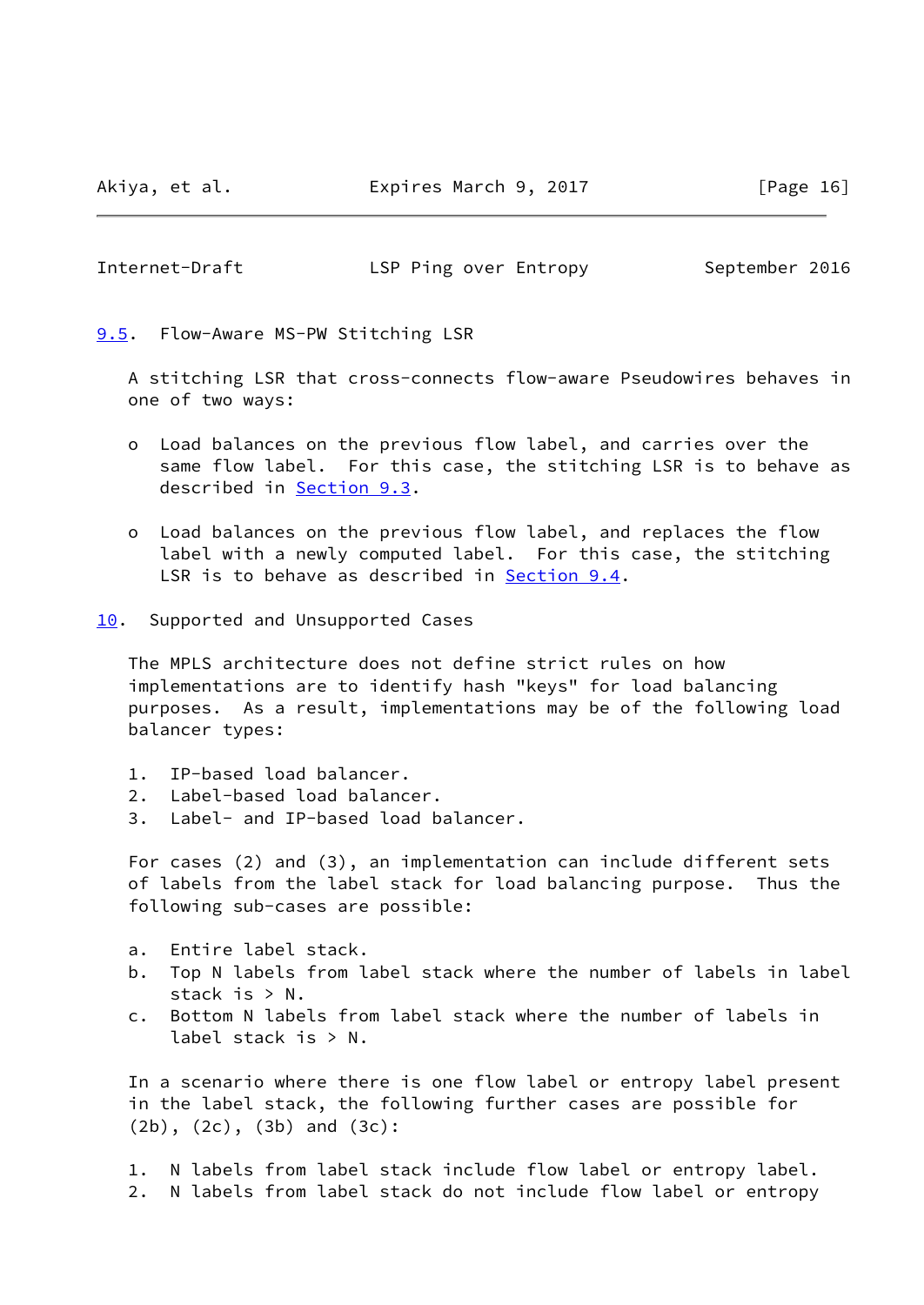label.

 Also in a scenario where there are multiple entropy labels present in the label stack, it is possible for implementations to employ deviating techniques:

o Search for entropy stops at the first entropy label.

Akiya, et al. **Expires March 9, 2017** [Page 17]

Internet-Draft **LSP Ping over Entropy** September 2016

 o Search for entropy includes any entropy label found plus continues to search for entropy in the label stack.

Furthermore, handling of reserved (i.e., special) labels varies among implementations:

- o Reserved labels are used in the hash as any other label would be (not a recommended practice.)
- o Reserved labels are skipped over and, for implementations limited to N labels, the reserved labels do not count towards the limit of N.
- o Reserved labels are skipped over and, for implementations limited to N labels, the reserved labels count towards the limit of N.

 It is important to point this out since the presence of GAL will affect those implementations which include reserved labels for load balancing purposes.

 As can be seen from the above, there are many types of potential load balancing implementations. Attempting for any OAM tools to support ECMP discovery and traversal over all types would require fairly complex procedures. Complexities in OAM tools have minimal benefit if the majority of implementations are expected to employ only a small subset of the cases described above.

- o Section [4.3 of \[RFC6790\]](https://datatracker.ietf.org/doc/pdf/rfc6790#section-4.3) states that in implementations, for load balancing purposes, parsing beyond the label stack after finding an entropy label has "limited incremental value". Therefore, it is expected that most implementations will be of types "IP-based load balancer" or "Label-based load balancer".
- o Section [2.4.5.1 of \[RFC7325\]](https://datatracker.ietf.org/doc/pdf/rfc7325#section-2.4.5.1) recommends that searching for entropy labels in the label stack should terminate upon finding the first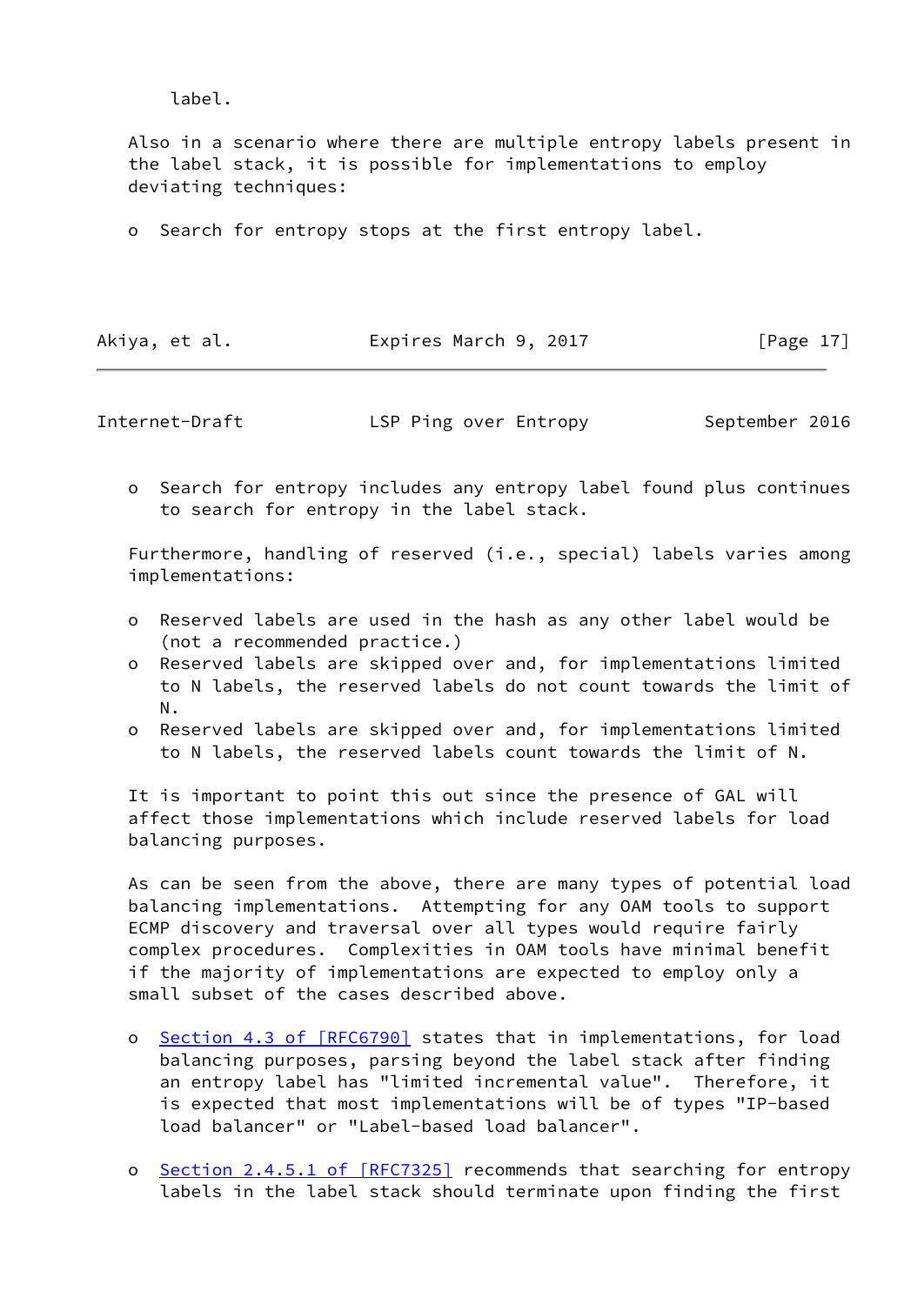entropy label. Therefore, it is expected that implementations will only include the first (top-most) entropy label when there are multiple entropy labels in the label stack.

- o It is expected that, in most cases, the number of labels in the label stack will not exceed the number of labels (N) which implementations can include for load balancing purposes.
- o It is expected that labels in the label stack, besides the flow label and entropy label, are constant for the lifetime of a single LSP multipath traceroute operation. Therefore, deviating load balancing implementations with respect to reserved labels should not affect this tool.

| Akiya, et al. | Expires March 9, 2017 | [Page 18] |
|---------------|-----------------------|-----------|
|               |                       |           |

<span id="page-20-1"></span>Internet-Draft **LSP Ping over Entropy** September 2016

Thus  $[REC4379]$ ,  $[REC6424]$ , and this document support cases (1) and (2a1), where only the first (top-most) entropy label is included when there are multiple entropy labels in the label stack.

# <span id="page-20-0"></span>[11.](#page-20-0) Security Considerations

While [[RFC4379](https://datatracker.ietf.org/doc/pdf/rfc4379)] and [\[RFC6424](https://datatracker.ietf.org/doc/pdf/rfc6424)] already allow for the discovery and exercise of ECMP paths, this document extends the LSP Ping and Traceroute mechanisms to more precisely discover and exercise ECMP paths when an LSP uses ELI/EL in the label stack. Sourcing or inspecting LSP Ping packets can be used for network reconnaissance.

 The extended capability defined in this document requires small additional processing for the responder and initiator nodes. The responder node that pushes ELI/EL will need to compute and return multipath data including associated EL. The initiator node will need to store and handle both IP Multipath and Label Multipath Information, and include destination IP addresses and/or ELs in MPLS echo request packets as well as in Multipath Information sent to downstream nodes. The security considerations of [[RFC4379](https://datatracker.ietf.org/doc/pdf/rfc4379)] already cover Denial-of-Service attacks by regulating LSP Ping traffic going to the control plane.

Finally, the security measures described in [\[RFC4379](https://datatracker.ietf.org/doc/pdf/rfc4379)], [\[RFC6424](https://datatracker.ietf.org/doc/pdf/rfc6424)], and [\[RFC6790](https://datatracker.ietf.org/doc/pdf/rfc6790)] are applicable. [[RFC6424\]](https://datatracker.ietf.org/doc/pdf/rfc6424) provides guidelines if a network operator wants to prevent tracing or does not want to expose details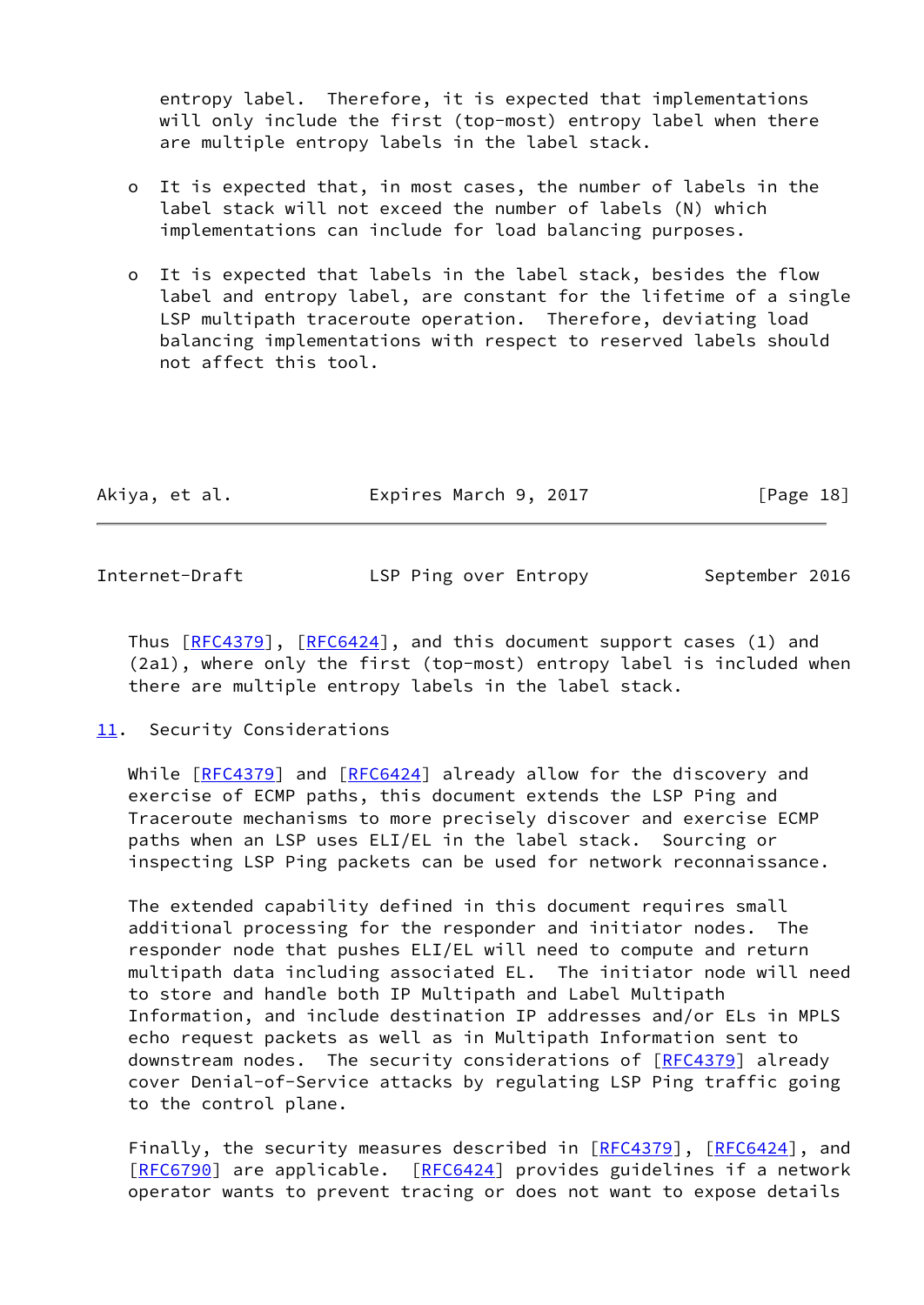of the tunnel and [[RFC6790](https://datatracker.ietf.org/doc/pdf/rfc6790)] provides guidance on the use of the EL.

<span id="page-21-0"></span>[12.](#page-21-0) IANA Considerations

<span id="page-21-1"></span>[12.1](#page-21-1). Entropy Label FEC

 The IANA is requested to assign a new sub-TLV from the "Sub-TLVs for TLV Types 1, 16, and 21" section from the "Multi-Protocol Label Switching (MPLS) Label Switched Paths (LSPs) Ping Parameters - TLVs" registry ([[IANA-MPLS-LSP-PING\]](#page-23-1)).

| Sub-Type Sub-TLV Name |                   | Reference     |
|-----------------------|-------------------|---------------|
|                       |                   |               |
| TBD1                  | Entropy label FEC | this document |

## <span id="page-21-2"></span>[12.2](#page-21-2). DS Flags

 The IANA is requested to assign new bit numbers from the "DS flags" sub-registry from the "Multi-Protocol Label Switching (MPLS) Label Switched Paths (LSPs) Ping Parameters - TLVs" registry ([\[IANA-MPLS-LSP-PING\]](#page-23-1)).

<span id="page-21-4"></span>

| Akiya, et al.  | Expires March 9, 2017                                      | [Page 19]      |
|----------------|------------------------------------------------------------|----------------|
| Internet-Draft | LSP Ping over Entropy                                      | September 2016 |
|                | Note: the "DS flags" sub-registry is created by [RFC7537]. |                |

| Bit number Name |                                       | Reference     |
|-----------------|---------------------------------------|---------------|
|                 |                                       |               |
| TBD2            | E: ELI/EL push indicator              | this document |
| TBD3            | L: Label-based load balance indicator | this document |

<span id="page-21-3"></span>[12.3](#page-21-3). Multipath Type

 The IANA is requested to assign a new value from the "Multipath Type" sub-registry from the "Multi-Protocol Label Switching (MPLS) Label Switched Paths (LSPs) Ping Parameters - TLVs" registry ([\[IANA-MPLS-LSP-PING\]](#page-23-1)).

Note: The "Multipath Type" sub-registry is created by [[RFC7537](https://datatracker.ietf.org/doc/pdf/rfc7537)].

| Value | Meaning          | Reference     |
|-------|------------------|---------------|
|       |                  |               |
| TRD4  | IP and label set | this document |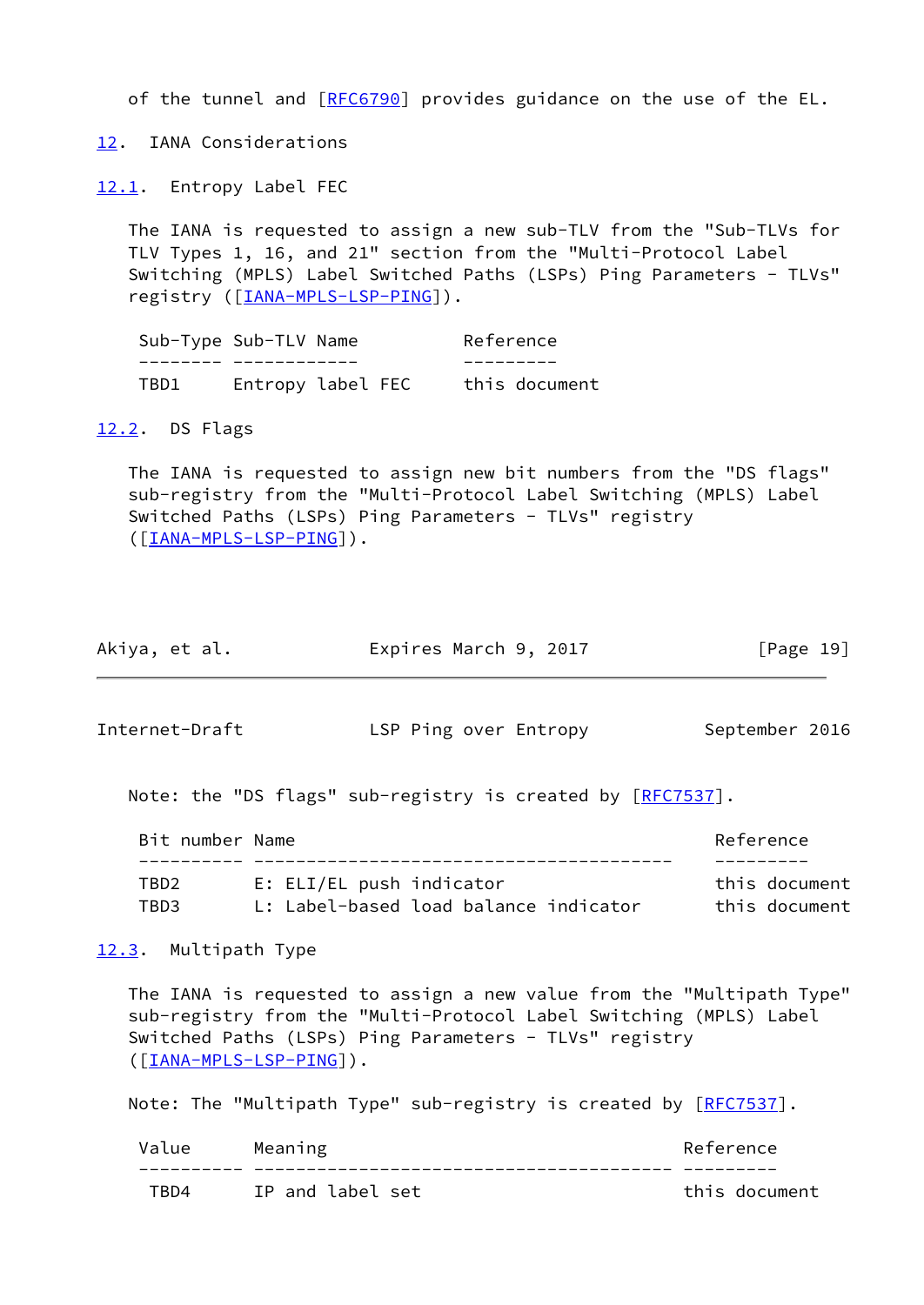#### <span id="page-22-0"></span>[13.](#page-22-0) Acknowledgements

 The authors would like to thank Loa Andersson, Curtis Villamizar, Daniel King, Sriganesh Kini, Victor Ji, Acee Lindem, Deborah Brungard, Shawn M Emery, Scott O. Bradner, and Peter Yee for performing thorough reviews and providing most valuable comments.

 Carlos Pignataro would like to acknowledge his lifetime friend Martin Rigueiro, with deep gratutide and esteem, for sharing his contagious passion for engineering and sciences, and for selflessly teaching so many lessons.

<span id="page-22-1"></span>[14.](#page-22-1) Contributing Authors

 Nagendra Kumar Cisco Systems, Inc.

Email: naikumar@cisco.com

- <span id="page-22-2"></span>[15.](#page-22-2) References
- <span id="page-22-3"></span>[15.1](#page-22-3). Normative References
	- [RFC2119] Bradner, S., "Key words for use in RFCs to Indicate Requirement Levels", [BCP 14](https://datatracker.ietf.org/doc/pdf/bcp14), [RFC 2119](https://datatracker.ietf.org/doc/pdf/rfc2119), DOI 10.17487/RFC2119, March 1997, <<http://www.rfc-editor.org/info/rfc2119>>.

| Akiya, et al. | Expires March 9, 2017 | [Page 20] |
|---------------|-----------------------|-----------|

<span id="page-22-4"></span>Internet-Draft **LSP Ping over Entropy** September 2016

- [RFC4379] Kompella, K. and G. Swallow, "Detecting Multi-Protocol Label Switched (MPLS) Data Plane Failures", [RFC 4379,](https://datatracker.ietf.org/doc/pdf/rfc4379) DOI 10.17487/RFC4379, February 2006, <<http://www.rfc-editor.org/info/rfc4379>>.
- [RFC6424] Bahadur, N., Kompella, K., and G. Swallow, "Mechanism for Performing Label Switched Path Ping (LSP Ping) over MPLS Tunnels", [RFC 6424](https://datatracker.ietf.org/doc/pdf/rfc6424), DOI 10.17487/RFC6424, November 2011, <<http://www.rfc-editor.org/info/rfc6424>>.
- [RFC6790] Kompella, K., Drake, J., Amante, S., Henderickx, W., and L. Yong, "The Use of Entropy Labels in MPLS Forwarding",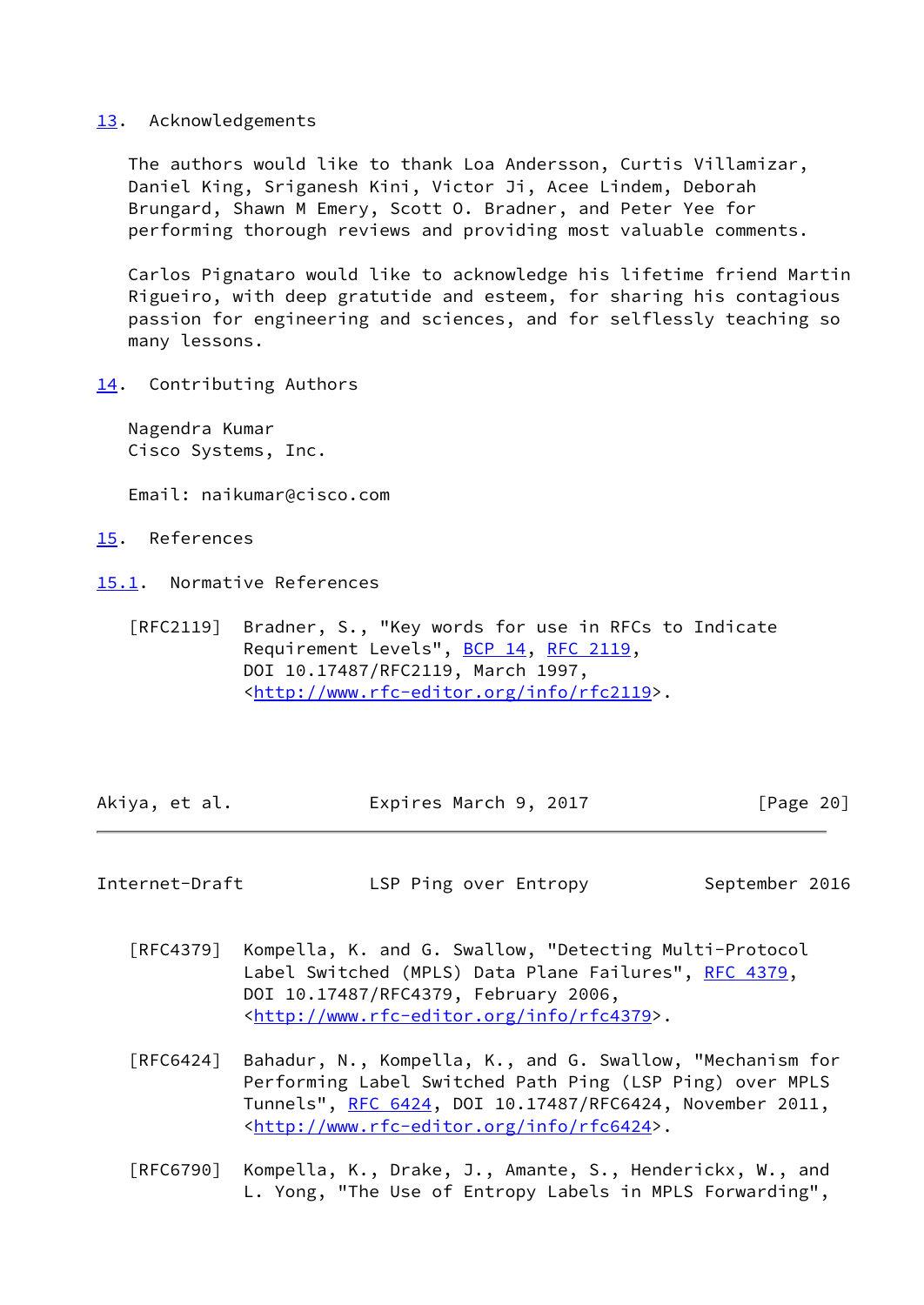[RFC 6790,](https://datatracker.ietf.org/doc/pdf/rfc6790) DOI 10.17487/RFC6790, November 2012, <<http://www.rfc-editor.org/info/rfc6790>>.

- [RFC7537] Decraene, B., Akiya, N., Pignataro, C., Andersson, L., and S. Aldrin, "IANA Registries for LSP Ping Code Points", [RFC 7537,](https://datatracker.ietf.org/doc/pdf/rfc7537) DOI 10.17487/RFC7537, May 2015, <<http://www.rfc-editor.org/info/rfc7537>>.
- <span id="page-23-0"></span>[15.2](#page-23-0). Informative References

<span id="page-23-1"></span>[IANA-MPLS-LSP-PING]

 IANA, "Multi-Protocol Label Switching (MPLS) Label Switched Paths (LSPs) Ping Parameters", <[http://www.iana.org/assignments/mpls-lsp-ping-parameters/](http://www.iana.org/assignments/mpls-lsp-ping-parameters/mpls-lsp-ping-parameters.xhtml) [mpls-lsp-ping-parameters.xhtml](http://www.iana.org/assignments/mpls-lsp-ping-parameters/mpls-lsp-ping-parameters.xhtml)>.

- [RFC6391] Bryant, S., Ed., Filsfils, C., Drafz, U., Kompella, V., Regan, J., and S. Amante, "Flow-Aware Transport of Pseudowires over an MPLS Packet Switched Network", [RFC 6391,](https://datatracker.ietf.org/doc/pdf/rfc6391) DOI 10.17487/RFC6391, November 2011, <<http://www.rfc-editor.org/info/rfc6391>>.
- [RFC7325] Villamizar, C., Ed., Kompella, K., Amante, S., Malis, A., and C. Pignataro, "MPLS Forwarding Compliance and Performance Requirements", [RFC 7325](https://datatracker.ietf.org/doc/pdf/rfc7325), DOI 10.17487/RFC7325, August 2014, [<http://www.rfc-editor.org/info/rfc7325](http://www.rfc-editor.org/info/rfc7325)>.

Authors' Addresses

 Nobo Akiya Big Switch Networks

Email: nobo.akiya.dev@gmail.com

| Akiya, et al.                         | Expires March 9, 2017 | [Page 21]      |
|---------------------------------------|-----------------------|----------------|
| Internet-Draft                        | LSP Ping over Entropy | September 2016 |
| George Swallow<br>Cisco Systems, Inc. |                       |                |

Email: swallow@cisco.com